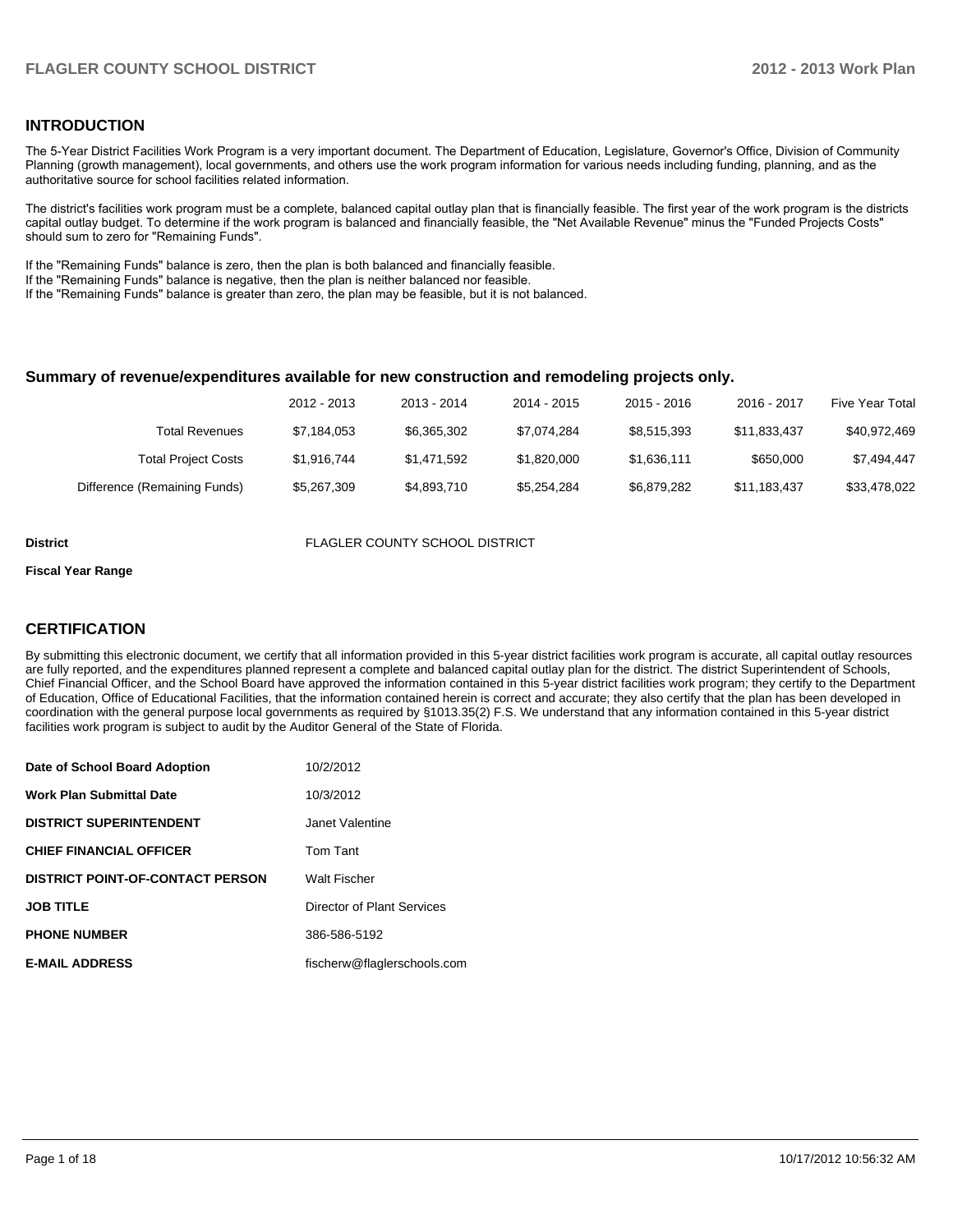# **Expenditures**

#### **Expenditure for Maintenance, Repair and Renovation from 1.50-Mills and PECO**

Annually, prior to the adoption of the district school budget, each school board must prepare a tentative district facilities work program that includes a schedule of major repair and renovation projects necessary to maintain the educational and ancillary facilities of the district.

|                           | Item                                                                                                                                                                                                                                                                                                                                                                                                                                      |           | $2013 - 2014$<br>Projected | $2014 - 2015$<br>Projected | $2015 - 2016$<br>Projected | 2016 - 2017<br>Projected | <b>Total</b> |
|---------------------------|-------------------------------------------------------------------------------------------------------------------------------------------------------------------------------------------------------------------------------------------------------------------------------------------------------------------------------------------------------------------------------------------------------------------------------------------|-----------|----------------------------|----------------------------|----------------------------|--------------------------|--------------|
| <b>HVAC</b>               |                                                                                                                                                                                                                                                                                                                                                                                                                                           | \$274,000 | \$274,000                  | \$258,000                  | \$238,000                  | \$238,000                | \$1,282,000  |
| Locations:                | ADULT EDUCATION - A1A CENTER, ADULT EDUCATION/CORPORATE ONE, BELLE TERRE ELEMENTARY, BUDDY TAYLOR MIDDLE,<br>BUNNELL ELEMENTARY, CENTRAL SERVICES COMPLEX, COUNTY ADMINISTRATION (GSB), DISTRICT OPERATIONS, EVEREST<br>ALTERNATIVE SCHOOL, FLAGLER COUNTY ADULT SCHOOL, FLAGLER-PALM COAST SENIOR HIGH, INDIAN TRAILS SCHOOL,<br>LEWIS E WADSWORTH ELEMENTARY, MATANZAS HIGH SCHOOL, OLD KINGS ELEMENTARY, RYMFIRE ELEMENTARY            |           |                            |                            |                            |                          |              |
| Flooring                  |                                                                                                                                                                                                                                                                                                                                                                                                                                           | \$69,000  | \$69,000                   | \$69.000                   | \$69,000                   | \$69,000                 | \$345,000    |
|                           | Locations: ADULT EDUCATION - A1A CENTER, ADULT EDUCATION/CORPORATE ONE, BELLE TERRE ELEMENTARY, BUDDY TAYLOR MIDDLE,<br>BUNNELL ELEMENTARY, CENTRAL SERVICES COMPLEX, COUNTY ADMINISTRATION (GSB), DISTRICT OPERATIONS, EVEREST<br>ALTERNATIVE SCHOOL, FLAGLER COUNTY ADULT SCHOOL, FLAGLER-PALM COAST SENIOR HIGH, INDIAN TRAILS SCHOOL,<br>LEWIS E WADSWORTH ELEMENTARY, MATANZAS HIGH SCHOOL, OLD KINGS ELEMENTARY, RYMFIRE ELEMENTARY |           |                            |                            |                            |                          |              |
| Roofing                   |                                                                                                                                                                                                                                                                                                                                                                                                                                           | \$30,000  | \$52,000                   | \$117.815                  | \$52,000                   | \$52,000                 | \$303,815    |
|                           | Locations: ADULT EDUCATION - A1A CENTER, ADULT EDUCATION/CORPORATE ONE, BELLE TERRE ELEMENTARY, BUDDY TAYLOR MIDDLE,<br>BUNNELL ELEMENTARY, CENTRAL SERVICES COMPLEX, COUNTY ADMINISTRATION (GSB), DISTRICT OPERATIONS, EVEREST<br>ALTERNATIVE SCHOOL, FLAGLER COUNTY ADULT SCHOOL, FLAGLER-PALM COAST SENIOR HIGH, INDIAN TRAILS SCHOOL,<br>LEWIS E WADSWORTH ELEMENTARY, MATANZAS HIGH SCHOOL, OLD KINGS ELEMENTARY, RYMFIRE ELEMENTARY |           |                            |                            |                            |                          |              |
| Safety to Life            |                                                                                                                                                                                                                                                                                                                                                                                                                                           | \$55,000  | \$130,000                  | \$130,000                  | \$130,000                  | \$130,000                | \$575,000    |
| Locations:                | ADULT EDUCATION - A1A CENTER, ADULT EDUCATION/CORPORATE ONE, BELLE TERRE ELEMENTARY, BUDDY TAYLOR MIDDLE,<br>BUNNELL ELEMENTARY, CENTRAL SERVICES COMPLEX, COUNTY ADMINISTRATION (GSB), DISTRICT OPERATIONS, EVEREST<br>ALTERNATIVE SCHOOL, FLAGLER COUNTY ADULT SCHOOL, FLAGLER-PALM COAST SENIOR HIGH, INDIAN TRAILS SCHOOL,<br>LEWIS E WADSWORTH ELEMENTARY, MATANZAS HIGH SCHOOL, OLD KINGS ELEMENTARY, RYMFIRE ELEMENTARY            |           |                            |                            |                            |                          |              |
| Fencing                   |                                                                                                                                                                                                                                                                                                                                                                                                                                           | \$25,000  | \$25,000                   | \$90.816                   | \$25,000                   | \$25,000                 | \$190,816    |
|                           | Locations: ADULT EDUCATION - A1A CENTER, ADULT EDUCATION/CORPORATE ONE, BELLE TERRE ELEMENTARY, BUDDY TAYLOR MIDDLE,<br>BUNNELL ELEMENTARY. CENTRAL SERVICES COMPLEX. COUNTY ADMINISTRATION (GSB). DISTRICT OPERATIONS. EVEREST<br>ALTERNATIVE SCHOOL, FLAGLER COUNTY ADULT SCHOOL, FLAGLER-PALM COAST SENIOR HIGH, INDIAN TRAILS SCHOOL,<br>LEWIS E WADSWORTH ELEMENTARY, MATANZAS HIGH SCHOOL, OLD KINGS ELEMENTARY, RYMFIRE ELEMENTARY |           |                            |                            |                            |                          |              |
| Parking                   |                                                                                                                                                                                                                                                                                                                                                                                                                                           | \$50,000  | \$0                        | \$0                        | \$0                        | \$0                      | \$50,000     |
|                           | Locations: ADULT EDUCATION - A1A CENTER, ADULT EDUCATION/CORPORATE ONE, BELLE TERRE ELEMENTARY, BUDDY TAYLOR MIDDLE,<br>BUNNELL ELEMENTARY, CENTRAL SERVICES COMPLEX, COUNTY ADMINISTRATION (GSB), DISTRICT OPERATIONS, EVEREST<br>ALTERNATIVE SCHOOL, FLAGLER COUNTY ADULT SCHOOL, FLAGLER-PALM COAST SENIOR HIGH, INDIAN TRAILS SCHOOL,<br>LEWIS E WADSWORTH ELEMENTARY, MATANZAS HIGH SCHOOL, OLD KINGS ELEMENTARY, RYMFIRE ELEMENTARY |           |                            |                            |                            |                          |              |
| Electrical                |                                                                                                                                                                                                                                                                                                                                                                                                                                           | \$150,000 | \$175,000                  | \$175,000                  | \$175,000                  | \$175,000                | \$850,000    |
| Locations:                | ADULT EDUCATION - A1A CENTER, ADULT EDUCATION/CORPORATE ONE, BELLE TERRE ELEMENTARY, BUDDY TAYLOR MIDDLE,<br>BUNNELL ELEMENTARY, CENTRAL SERVICES COMPLEX, COUNTY ADMINISTRATION (GSB), DISTRICT OPERATIONS, EVEREST<br>ALTERNATIVE SCHOOL, FLAGLER COUNTY ADULT SCHOOL, FLAGLER-PALM COAST SENIOR HIGH, INDIAN TRAILS SCHOOL,<br>LEWIS E WADSWORTH ELEMENTARY, MATANZAS HIGH SCHOOL, OLD KINGS ELEMENTARY, RYMFIRE ELEMENTARY            |           |                            |                            |                            |                          |              |
| Fire Alarm                |                                                                                                                                                                                                                                                                                                                                                                                                                                           | \$20,000  | \$Ol                       | \$0                        | \$0                        | \$0                      | \$20,000     |
|                           | Locations: ADULT EDUCATION - A1A CENTER, ADULT EDUCATION/CORPORATE ONE, BELLE TERRE ELEMENTARY, BUDDY TAYLOR MIDDLE,<br>BUNNELL ELEMENTARY, CENTRAL SERVICES COMPLEX, COUNTY ADMINISTRATION (GSB), DISTRICT OPERATIONS, EVEREST<br>ALTERNATIVE SCHOOL, FLAGLER COUNTY ADULT SCHOOL, FLAGLER-PALM COAST SENIOR HIGH, INDIAN TRAILS SCHOOL,<br>LEWIS E WADSWORTH ELEMENTARY, MATANZAS HIGH SCHOOL, OLD KINGS ELEMENTARY, RYMFIRE ELEMENTARY |           |                            |                            |                            |                          |              |
| Telephone/Intercom System |                                                                                                                                                                                                                                                                                                                                                                                                                                           | \$35,000  | \$50,000                   | \$50,000                   | \$50,000                   | \$50,000                 | \$235,000    |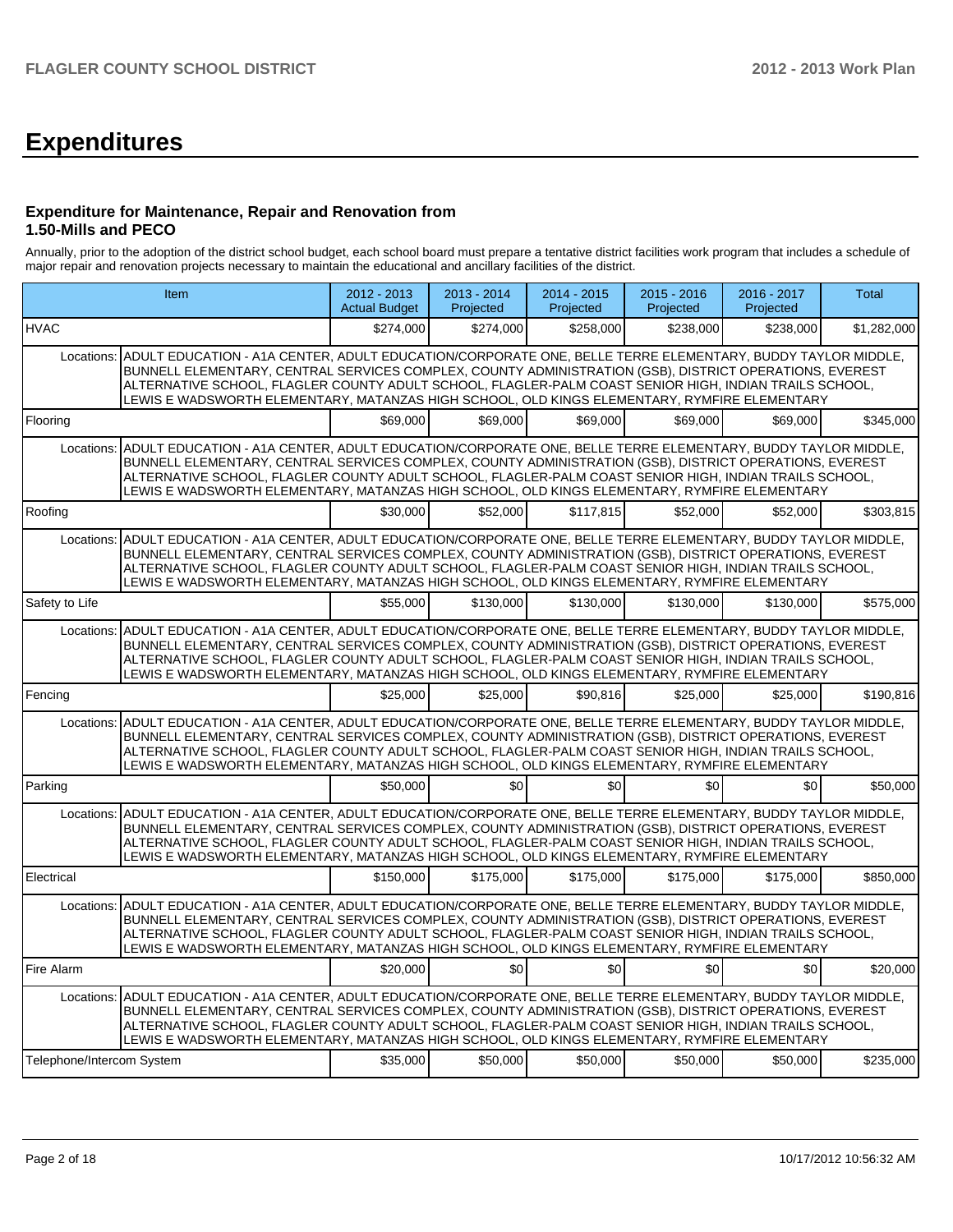|                             | Locations:  ADULT EDUCATION - A1A CENTER, ADULT EDUCATION/CORPORATE ONE, BELLE TERRE ELEMENTARY, BUDDY TAYLOR MIDDLE,<br>BUNNELL ELEMENTARY, CENTRAL SERVICES COMPLEX, COUNTY ADMINISTRATION (GSB), DISTRICT OPERATIONS, EVEREST<br>ALTERNATIVE SCHOOL, FLAGLER COUNTY ADULT SCHOOL, FLAGLER-PALM COAST SENIOR HIGH, INDIAN TRAILS SCHOOL,<br>LEWIS E WADSWORTH ELEMENTARY, MATANZAS HIGH SCHOOL, OLD KINGS ELEMENTARY, RYMFIRE ELEMENTARY |             |             |             |             |             |             |
|-----------------------------|--------------------------------------------------------------------------------------------------------------------------------------------------------------------------------------------------------------------------------------------------------------------------------------------------------------------------------------------------------------------------------------------------------------------------------------------|-------------|-------------|-------------|-------------|-------------|-------------|
| l Closed Circuit Television |                                                                                                                                                                                                                                                                                                                                                                                                                                            | \$0         | \$0         | \$0         | \$0         | \$0         | \$0         |
|                             | Locations: No Locations for this expenditure.                                                                                                                                                                                                                                                                                                                                                                                              |             |             |             |             |             |             |
| l Paint                     |                                                                                                                                                                                                                                                                                                                                                                                                                                            | \$58,000    | \$65,000    | \$130,815   | \$65,000    | \$65,000    | \$383,815   |
|                             | Locations: ADULT EDUCATION - A1A CENTER, ADULT EDUCATION/CORPORATE ONE, BELLE TERRE ELEMENTARY, BUDDY TAYLOR MIDDLE,<br>BUNNELL ELEMENTARY, CENTRAL SERVICES COMPLEX, COUNTY ADMINISTRATION (GSB), DISTRICT OPERATIONS, EVEREST<br>ALTERNATIVE SCHOOL, FLAGLER COUNTY ADULT SCHOOL, FLAGLER-PALM COAST SENIOR HIGH, INDIAN TRAILS SCHOOL,<br>LEWIS E WADSWORTH ELEMENTARY, MATANZAS HIGH SCHOOL, OLD KINGS ELEMENTARY, RYMFIRE ELEMENTARY  |             |             |             |             |             |             |
| Maintenance/Repair          |                                                                                                                                                                                                                                                                                                                                                                                                                                            | \$950,000   | \$908,000   | \$696,554]  | \$944,000   | \$944,000   | \$4,442,554 |
|                             | Locations: ADULT EDUCATION - A1A CENTER, ADULT EDUCATION/CORPORATE ONE, BELLE TERRE ELEMENTARY, BUDDY TAYLOR MIDDLE,<br>BUNNELL ELEMENTARY, CENTRAL SERVICES COMPLEX, COUNTY ADMINISTRATION (GSB), DISTRICT OPERATIONS, EVEREST<br>ALTERNATIVE SCHOOL, FLAGLER COUNTY ADULT SCHOOL, FLAGLER-PALM COAST SENIOR HIGH, INDIAN TRAILS SCHOOL,<br>LEWIS E WADSWORTH ELEMENTARY, MATANZAS HIGH SCHOOL, OLD KINGS ELEMENTARY, RYMFIRE ELEMENTARY  |             |             |             |             |             |             |
|                             | Sub Total: I                                                                                                                                                                                                                                                                                                                                                                                                                               | \$1,716,000 | \$1,748,000 | \$1,718,000 | \$1,748,000 | \$1,748,000 | \$8,678,000 |

| PECO Maintenance Expenditures | \$0         | \$0         | \$275,196   | \$322,590   | \$356,206   | \$953,992    |
|-------------------------------|-------------|-------------|-------------|-------------|-------------|--------------|
| I.50 Mill Sub Total: I        | \$2,600,000 | \$2,750,000 | \$2,474,804 | \$2,427,410 | \$2,393,794 | \$12,646,008 |

|                                         | <b>Other Items</b>                                                                                                                                                                                                                                                                                                                                                                                                                       | $2012 - 2013$<br><b>Actual Budget</b> | $2013 - 2014$<br>Projected | $2014 - 2015$<br>Projected | $2015 - 2016$<br>Projected | $2016 - 2017$<br>Projected | Total        |
|-----------------------------------------|------------------------------------------------------------------------------------------------------------------------------------------------------------------------------------------------------------------------------------------------------------------------------------------------------------------------------------------------------------------------------------------------------------------------------------------|---------------------------------------|----------------------------|----------------------------|----------------------------|----------------------------|--------------|
| Doors, Locks, Signs, Keys, Hardware     |                                                                                                                                                                                                                                                                                                                                                                                                                                          | \$15,000                              | \$0                        | \$0                        | \$0                        | \$0                        | \$15,000     |
|                                         | Locations ADULT EDUCATION - A1A CENTER, ADULT EDUCATION/CORPORATE ONE, BELLE TERRE ELEMENTARY, BUDDY TAYLOR<br>MIDDLE, BUNNELL ELEMENTARY, CENTRAL SERVICES COMPLEX, COUNTY ADMINISTRATION (GSB), DISTRICT OPERATIONS,<br>EVEREST ALTERNATIVE SCHOOL, FLAGLER COUNTY ADULT SCHOOL, FLAGLER-PALM COAST SENIOR HIGH, INDIAN TRAILS<br>SCHOOL, LEWIS E WADSWORTH ELEMENTARY, MATANZAS HIGH SCHOOL, OLD KINGS ELEMENTARY, RYMFIRE ELEMENTARY |                                       |                            |                            |                            |                            |              |
| <b>Civil</b>                            |                                                                                                                                                                                                                                                                                                                                                                                                                                          | \$155,000                             | \$225,000                  | \$255.000                  | \$225,000                  | \$225.000                  | \$1.085.000  |
|                                         | Locations ADULT EDUCATION - A1A CENTER, ADULT EDUCATION/CORPORATE ONE, BELLE TERRE ELEMENTARY, BUDDY TAYLOR<br>MIDDLE, BUNNELL ELEMENTARY, CENTRAL SERVICES COMPLEX, COUNTY ADMINISTRATION (GSB), DISTRICT OPERATIONS,<br>EVEREST ALTERNATIVE SCHOOL, FLAGLER COUNTY ADULT SCHOOL, FLAGLER-PALM COAST SENIOR HIGH, INDIAN TRAILS<br>SCHOOL, LEWIS E WADSWORTH ELEMENTARY, MATANZAS HIGH SCHOOL, OLD KINGS ELEMENTARY, RYMFIRE ELEMENTARY |                                       |                            |                            |                            |                            |              |
| Plumbing                                |                                                                                                                                                                                                                                                                                                                                                                                                                                          | \$180,000                             | \$235,000                  | \$235,000                  | \$235,000                  | \$235,000                  | \$1,120,000  |
|                                         | Locations ADULT EDUCATION - A1A CENTER, ADULT EDUCATION/CORPORATE ONE, BELLE TERRE ELEMENTARY, BUDDY TAYLOR<br>MIDDLE, BUNNELL ELEMENTARY, CENTRAL SERVICES COMPLEX, COUNTY ADMINISTRATION (GSB), DISTRICT OPERATIONS,<br>EVEREST ALTERNATIVE SCHOOL, FLAGLER COUNTY ADULT SCHOOL, FLAGLER-PALM COAST SENIOR HIGH, INDIAN TRAILS<br>SCHOOL, LEWIS E WADSWORTH ELEMENTARY, MATANZAS HIGH SCHOOL, OLD KINGS ELEMENTARY, RYMFIRE ELEMENTARY |                                       |                            |                            |                            |                            |              |
| Equipment (Vehicles/Mowers/Trailers)    |                                                                                                                                                                                                                                                                                                                                                                                                                                          | \$25,000                              | \$42,000                   | \$42,000                   | \$42,000                   | \$42,000                   | \$193,000    |
|                                         | Locations ADULT EDUCATION - A1A CENTER, ADULT EDUCATION/CORPORATE ONE, BELLE TERRE ELEMENTARY, BUDDY TAYLOR<br>MIDDLE, BUNNELL ELEMENTARY, CENTRAL SERVICES COMPLEX, COUNTY ADMINISTRATION (GSB), DISTRICT OPERATIONS,<br>EVEREST ALTERNATIVE SCHOOL, FLAGLER COUNTY ADULT SCHOOL, FLAGLER-PALM COAST SENIOR HIGH, INDIAN TRAILS<br>SCHOOL, LEWIS E WADSWORTH ELEMENTARY, MATANZAS HIGH SCHOOL, OLD KINGS ELEMENTARY, RYMFIRE ELEMENTARY |                                       |                            |                            |                            |                            |              |
| <b>Outsourced Maintenance Contracts</b> |                                                                                                                                                                                                                                                                                                                                                                                                                                          | \$509,000                             | \$500,000                  | \$500,000                  | \$500,000                  | \$500,000                  | \$2,509,000  |
|                                         | Locations ADULT EDUCATION - A1A CENTER. ADULT EDUCATION/CORPORATE ONE. BELLE TERRE ELEMENTARY. BUDDY TAYLOR<br>MIDDLE, BUNNELL ELEMENTARY, CENTRAL SERVICES COMPLEX, COUNTY ADMINISTRATION (GSB), DISTRICT OPERATIONS,<br>EVEREST ALTERNATIVE SCHOOL. FLAGLER COUNTY ADULT SCHOOL. FLAGLER-PALM COAST SENIOR HIGH. INDIAN TRAILS<br>SCHOOL, LEWIS E WADSWORTH ELEMENTARY, MATANZAS HIGH SCHOOL, OLD KINGS ELEMENTARY, RYMFIRE ELEMENTARY |                                       |                            |                            |                            |                            |              |
|                                         | Total:                                                                                                                                                                                                                                                                                                                                                                                                                                   | \$2,600,000                           | \$2,750,000                | \$2,750,000                | \$2,750,000                | \$2,750,000                | \$13,600,000 |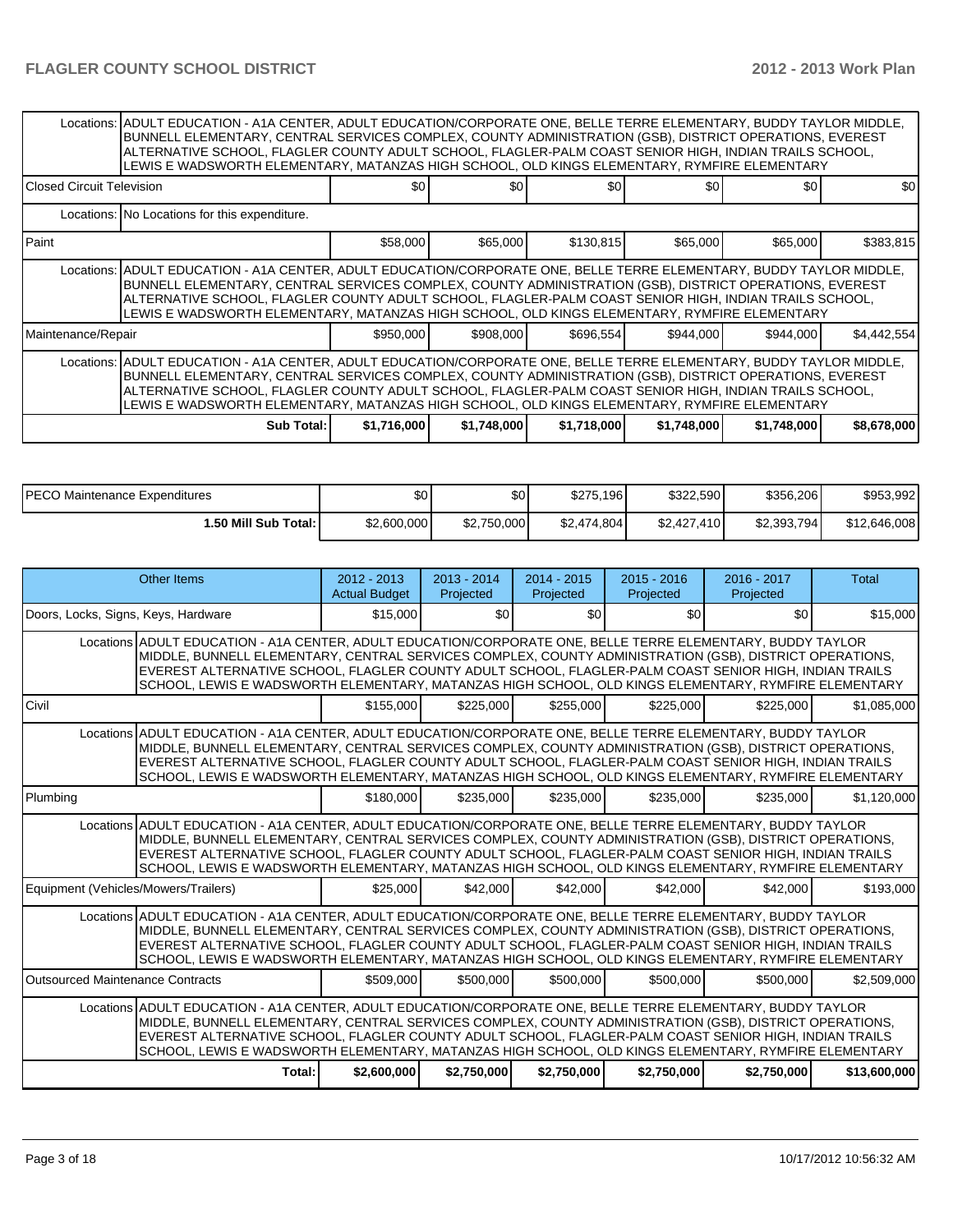### **Local 1.50 Mill Expenditure For Maintenance, Repair and Renovation**

Anticipated expenditures expected from local funding sources over the years covered by the current work plan.

| Item                                                         | 2012 - 2013<br><b>Actual Budget</b> | $2013 - 2014$<br>Projected | 2014 - 2015<br>Projected | $2015 - 2016$<br>Projected | 2016 - 2017<br>Projected | <b>Total</b> |
|--------------------------------------------------------------|-------------------------------------|----------------------------|--------------------------|----------------------------|--------------------------|--------------|
| Remaining Maint and Repair from 1.5 Mills                    | \$2,600,000                         | \$2,750,000                | \$2,474,804              | \$2,427,410                | \$2,393,794              | \$12,646,008 |
| Maintenance/Repair Salaries                                  | \$0                                 | \$0                        | \$0                      | \$0                        | \$0                      | \$0          |
| <b>School Bus Purchases</b>                                  | \$0                                 | \$500,000                  | \$500,000                | \$500,000                  | \$500,000                | \$2,000,000  |
| <b>Other Vehicle Purchases</b>                               | \$0                                 | \$0                        | \$0                      | \$0                        | \$0                      | \$0          |
| <b>Capital Outlay Equipment</b>                              | \$0                                 | \$0                        | \$0                      | \$0                        | \$0                      | \$0          |
| Rent/Lease Payments                                          | \$0                                 | \$0                        | \$0                      | \$0                        | \$0                      | \$0          |
| <b>COP Debt Service</b>                                      | \$6,037,114                         | \$6,037,114                | \$6,037,114              | \$6,037,114                | \$6,037,114              | \$30,185,570 |
| Rent/Lease Relocatables                                      | \$260,000                           | \$260,000                  | \$260,000                | \$260,000                  | \$260,000                | \$1,300,000  |
| <b>Environmental Problems</b>                                | \$0                                 | \$0                        | \$0                      | \$0                        | \$0                      | \$0          |
| s.1011.14 Debt Service                                       | \$0                                 | \$0                        | \$0                      | \$0                        | \$0                      | \$0          |
| <b>Special Facilities Construction Account</b>               | \$0                                 | \$0                        | \$0                      | \$0                        | \$0                      | \$0          |
| Premiums for Property Casualty Insurance - 1011.71<br>(4a,b) | \$740,000                           | \$740,000                  | \$740,000                | \$740,000                  | \$740,000                | \$3,700,000  |
| Qualified School Construction Bonds (QSCB)                   | \$0                                 | \$0                        | \$0                      | \$0                        | \$0                      | \$0          |
| Qualified Zone Academy Bonds (QZAB)                          | \$3,525                             | \$6,000                    | \$6,000                  | \$6,000                    | \$6,000                  | \$27,525     |
| Furniture & Equipment at School Centers                      | \$500,000                           | \$500,000                  | \$500,000                | \$500,000                  | \$500,000                | \$2,500,000  |
| <b>Technology Salaries</b>                                   | \$1,100,000                         | \$1,122,000                | \$1,144,440              | \$1,167,328                | \$1,167,328              | \$5,701,096  |
| Software license                                             | \$900,000                           | \$900,000                  | \$900,000                | \$900,000                  | \$900,000                | \$4,500,000  |
| School Technology Updates                                    | \$1,100,000                         | \$1,500,000                | \$2,000,000              | \$2,000,000                | \$2,000,000              | \$8,600,000  |
| Sales Tax Bond BTES                                          | \$1,980,469                         | \$0                        | \$0                      | \$0                        | \$0                      | \$1,980,469  |
| <b>Local Expenditure Totals:</b>                             | \$15,221,108                        | \$14,315,114               | \$14,562,358             | \$14,537,852               | \$14,504,236             | \$73,140,668 |

# **Revenue**

### **1.50 Mill Revenue Source**

Schedule of Estimated Capital Outlay Revenue from each currently approved source which is estimated to be available for expenditures on the projects included in the tentative district facilities work program. All amounts are NET after considering carryover balances, interest earned, new COP's, 1011.14 and 1011.15 loans, etc. Districts cannot use 1.5-Mill funds for salaries except for those explicitly associated with maintenance/repair projects. (1011.71 (5), F.S.)

| <b>Item</b>                                                                         | Fund | $2012 - 2013$<br><b>Actual Value</b> | $2013 - 2014$<br>Projected | $2014 - 2015$<br>Projected | $2015 - 2016$<br>Projected | $2016 - 2017$<br>Projected | Total            |
|-------------------------------------------------------------------------------------|------|--------------------------------------|----------------------------|----------------------------|----------------------------|----------------------------|------------------|
| (1) Non-exempt property<br>lassessed valuation                                      |      | \$6,916,708,211                      | \$7,307,019,092            | \$7,546,186,289            | \$7,898,557,443            | \$8,363,317,132            | \$38,031,788,167 |
| $(2)$ The Millege projected for<br>discretionary capital outlay per<br>ls.1011.71   |      | 1.50                                 | .501                       | 1.50 <sub>1</sub>          | 1.50 l                     | 1.50                       |                  |
| $(3)$ Full value of the 1.50-Mill<br>discretionary capital outlay per<br>ls.1011.71 |      | \$11,620,070                         | \$12.275.792               | \$12,677,593               | \$13,269,577               | \$14,050,373               | \$63,893,405     |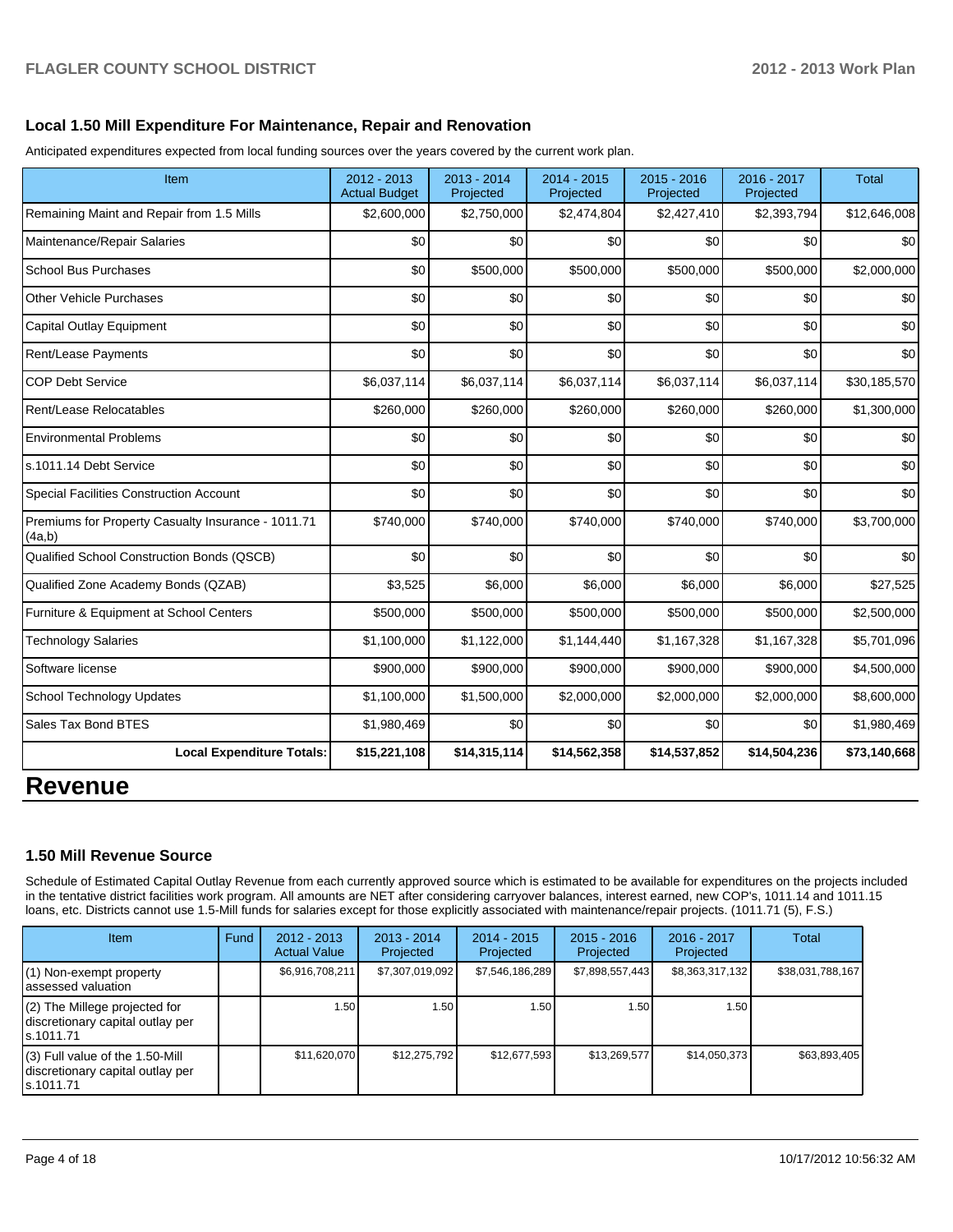| $\mathsf{I}(\mathsf{4})$ Value of the portion of the 1.50 $\mathsf{I}$<br>-Mill ACTUALLY levied | 370I | \$9,960,060 | \$10.522.107 | \$10.866.508 | \$11,373,923 | \$12.043.177 | \$54,765,775 |
|-------------------------------------------------------------------------------------------------|------|-------------|--------------|--------------|--------------|--------------|--------------|
| $(5)$ Difference of lines (3) and (4)                                                           |      | \$1,660,010 | \$1.753.685  | \$1.811.085  | \$1,895,654  | \$2,007,196  | \$9,127,630  |

## **PECO Revenue Source**

The figure in the row designated "PECO Maintenance" will be subtracted from funds available for new construction because PECO maintenance dollars cannot be used for new construction.

| Item                                 | Fund | $2012 - 2013$<br><b>Actual Budget</b> | $2013 - 2014$<br>Projected | $2014 - 2015$<br>Projected | $2015 - 2016$<br>Projected | $2016 - 2017$<br>Projected | Total       |
|--------------------------------------|------|---------------------------------------|----------------------------|----------------------------|----------------------------|----------------------------|-------------|
| <b>IPECO New Construction</b>        | 340  | \$0 <sub>1</sub>                      | \$0                        | \$139.531                  | \$47,273                   | \$0                        | \$186.804   |
| <b>PECO Maintenance Expenditures</b> |      | \$0                                   | \$0                        | \$275.196                  | \$322.590                  | \$356,206                  | \$953,992   |
|                                      |      | \$0                                   | \$0                        | \$414.727                  | \$369,863                  | \$356,206                  | \$1,140,796 |

## **CO & DS Revenue Source**

Revenue from Capital Outlay and Debt Service funds.

| <b>Item</b>                                     | Fund | $2012 - 2013$<br><b>Actual Budget</b> | $2013 - 2014$<br>Projected | $2014 - 2015$<br>Projected | $2015 - 2016$<br>Projected | $2016 - 2017$<br>Projected | Total       |
|-------------------------------------------------|------|---------------------------------------|----------------------------|----------------------------|----------------------------|----------------------------|-------------|
| CO & DS Cash Flow-through<br><b>Distributed</b> | 360  | \$226.942                             | \$226,942                  | \$226.942                  | \$226.942                  | \$226,942                  | \$1,134,710 |
| CO & DS Interest on<br>Undistributed CO         | 360  | \$5,125                               | \$5,125                    | \$5,125                    | \$5.125                    | \$5,125                    | \$25,625    |
|                                                 |      | \$232,067                             | \$232,067                  | \$232,067                  | \$232,067                  | \$232,067                  | \$1,160,335 |

#### **Fair Share Revenue Source**

All legally binding commitments for proportionate fair-share mitigation for impacts on public school facilities must be included in the 5-year district work program.

Nothing reported for this section.

#### **Sales Surtax Referendum**

Specific information about any referendum for a 1-cent or ½-cent surtax referendum during the previous year.

**Did the school district hold a surtax referendum during the past fiscal year 2011 - 2012?**

Yes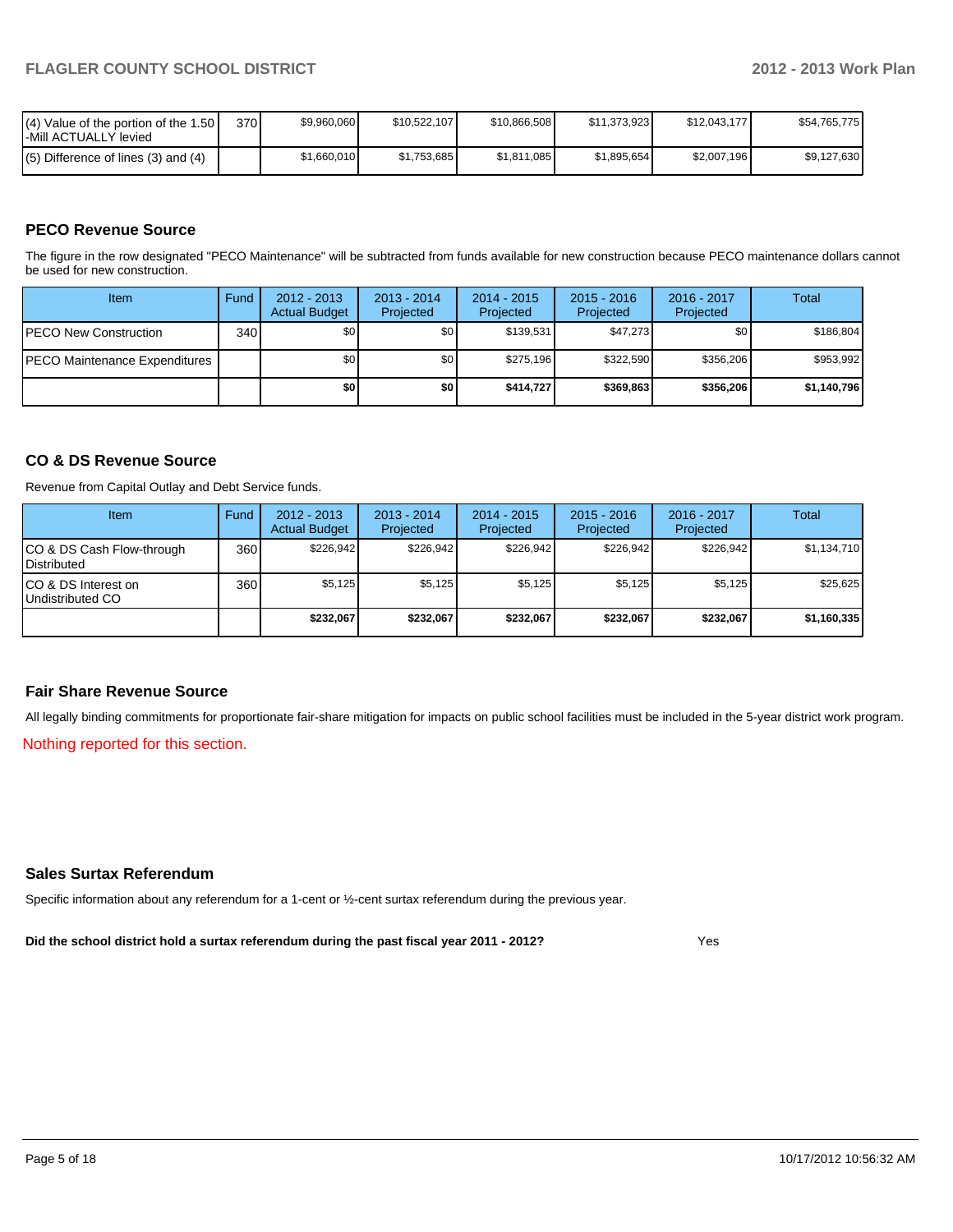# **FLAGLER COUNTY SCHOOL DISTRICT 2012 - 2013 Work Plan**

| <b>Sales Surtax Type:</b>                                                   | <b>Half Cent Sales Surtax</b> |
|-----------------------------------------------------------------------------|-------------------------------|
| Date of Election:                                                           | 8/2/2012                      |
| Date of Expiration:                                                         | 12/31/2012                    |
| <b>Anticipated Revenue Start Date:</b>                                      | 1/1/2013                      |
| <b>Anticipated Revenue End Date:</b>                                        | 12/31/2022                    |
| <b>Estimated Annualized Revenue:</b>                                        | \$4.493.208                   |
| Total \$ Amount Projected to be Received for the<br><b>Duration of Tax:</b> | \$44.932.080                  |
| <b>Number of Years Tax In Effect:</b>                                       | 10                            |
| <b>Percentage of Vote FOR:</b>                                              | 64%                           |
| <b>Percentage of Vote AGAINST:</b>                                          | 36 %                          |

# **Additional Revenue Source**

#### Any additional revenue sources

| Item                                                                                            | 2012 - 2013<br><b>Actual Value</b> | 2013 - 2014<br>Projected | $2014 - 2015$<br>Projected | $2015 - 2016$<br>Projected | 2016 - 2017<br>Projected | <b>Total</b> |
|-------------------------------------------------------------------------------------------------|------------------------------------|--------------------------|----------------------------|----------------------------|--------------------------|--------------|
| Proceeds from a s.1011.14/15 F.S. Loans                                                         | \$0                                | \$0                      | \$0                        | \$0                        | \$0                      | \$0          |
| District Bonds - Voted local bond<br>referendum proceeds per s.9, Art VII<br>State Constitution | \$0                                | \$0                      | \$0                        | \$0                        | \$0                      | \$0          |
| Proceeds from Special Act Bonds                                                                 | \$0                                | \$0                      | \$0                        | \$0                        | \$0                      | \$0          |
| Estimated Revenue from CO & DS Bond<br>Sale                                                     | \$0                                | \$0                      | \$0                        | \$0                        | \$0                      | \$0          |
| Proceeds from Voted Capital<br>Improvements millage                                             | \$0                                | \$0                      | \$0                        | \$0                        | \$0                      | \$0          |
| Other Revenue for Other Capital Projects                                                        | \$0                                | \$0                      | \$0                        | \$0                        | \$0                      | \$0          |
| Proceeds from 1/2 cent sales surtax<br>authorized by school board                               | \$4,493,208                        | \$4,493,208              | \$4,493,208                | \$4,493,208                | \$4,493,208              | \$22,466,040 |
| Proceeds from local governmental<br>infrastructure sales surtax                                 | \$0                                | \$0                      | \$0                        | \$0                        | \$0                      | \$0          |
| Proceeds from Certificates of<br>Participation (COP's) Sale                                     | \$0                                | \$0                      | \$0                        | \$0                        | \$0                      | \$0          |
| Classrooms First Bond proceeds amount<br>authorized in FY 1997-98                               | \$0                                | \$0                      | \$0                        | \$0                        | \$0                      | \$0          |
| Classrooms for Kids                                                                             | \$0                                | \$0                      | \$0                        | \$0                        | \$0                      | \$0          |
| <b>District Equity Recognition</b>                                                              | \$0                                | \$0                      | \$0                        | \$0                        | \$0                      | \$0          |
| Federal Grants                                                                                  | \$0                                | \$0                      | \$0                        | \$0                        | \$0                      | \$0          |
| Proportionate share mitigation (actual<br>cash revenue only, not in kind donations)             | \$0                                | \$0                      | \$0                        | \$0                        | \$0                      | \$0          |
| Impact fees received                                                                            | \$400,000                          | \$400,000                | \$400,000                  | \$400,000                  | \$400,000                | \$2,000,000  |
| <b>Private donations</b>                                                                        | \$0                                | \$0                      | \$0                        | \$0                        | \$0                      | \$0          |
| Grants from local governments or not-for-<br>profit organizations                               | \$0                                | \$0                      | \$0                        | \$0                        | \$0                      | \$0          |
| Interest, Including Profit On Investment                                                        | \$10,000                           | \$10,000                 | \$10,000                   | \$10,000                   | \$10,000                 | \$50,000     |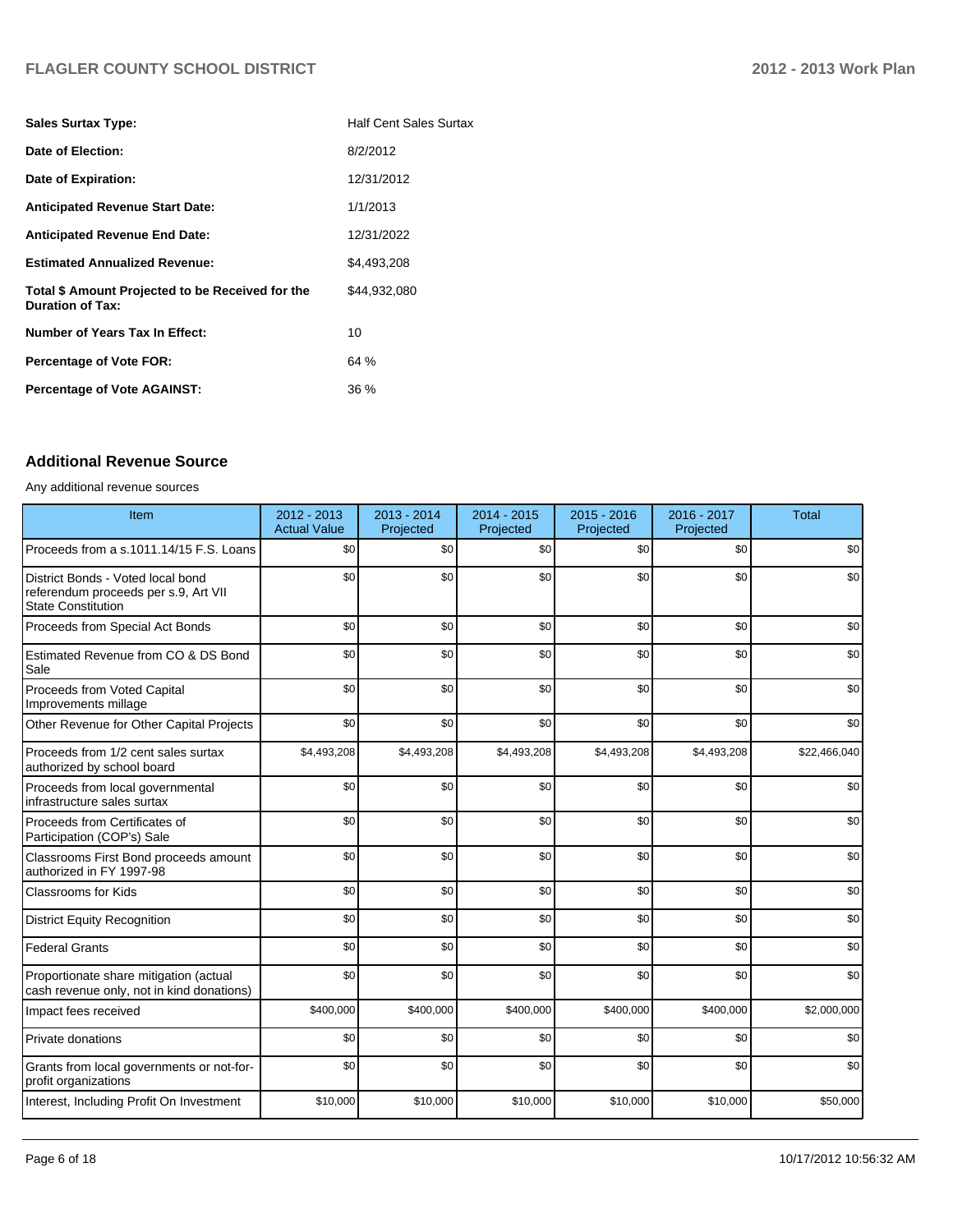# **FLAGLER COUNTY SCHOOL DISTRICT 2012 - 2013 Work Plan**

| Revenue from Bonds pledging proceeds<br>Ifrom 1 cent or 1/2 cent Sales Surtax                               | \$0          | \$0         | \$0          | \$0          | \$0          | \$0 <sub>1</sub> |
|-------------------------------------------------------------------------------------------------------------|--------------|-------------|--------------|--------------|--------------|------------------|
| Total Fund Balance Carried Forward                                                                          | \$7,309,826  | \$5,023,034 | \$5,495,328  | \$6,496,774] | \$9,159,221  | \$33,484,183     |
| General Capital Outlay Obligated Fund<br>Balance Carried Forward From Total<br>Fund Balance Carried Forward | \$0          | \$0         | \$0          | \$0          | \$0          | \$0 <sub>1</sub> |
| Special Facilities Construction Account                                                                     | \$0          | \$0         | \$0          | \$0          | \$0          | \$0              |
| 1One Cent - 1/2 Cent Sales Surtax Debt<br>I Service From Total Fund Balance Carried<br><b>I</b> Forward     | \$0          | \$0         | \$0          | \$0          | \$0          | \$0              |
| Capital Outlay Projects Funds Balance<br>l Carried Forward From Total Fund<br>Balance Carried Forward       | \$0          | \$0         | \$0          | \$0          | \$0          | \$0 <sub>1</sub> |
| <b>Subtotal</b>                                                                                             | \$12,213,034 | \$9,926,242 | \$10,398,536 | \$11,399,982 | \$14,062,429 | \$58,000,223     |

# **Total Revenue Summary**

| <b>Item Name</b>                                            | $2012 - 2013$<br><b>Budget</b> | $2013 - 2014$<br>Projected | $2014 - 2015$<br><b>Projected</b> | $2015 - 2016$<br>Projected | $2016 - 2017$<br>Projected | <b>Five Year Total</b> |
|-------------------------------------------------------------|--------------------------------|----------------------------|-----------------------------------|----------------------------|----------------------------|------------------------|
| Local 1.5 Mill Discretionary Capital Outlay<br>Revenue      | \$9,960,060                    | \$10,522,107               | \$10,866,508                      | \$11,373,923               | \$12,043,177               | \$54,765,775           |
| IPECO and 1.5 Mill Maint and Other 1.5<br>Mill Expenditures | (\$15,221,108)                 | (S14, 315, 114)            | (S14, 562, 358)                   | (\$14,537,852)             | (\$14,504,236)             | (\$73,140,668)         |
| IPECO Maintenance Revenue                                   | \$0 <sub>1</sub>               | \$0                        | \$275.196                         | \$322.590                  | \$356,206                  | \$953,992              |
| <b>Available 1.50 Mill for New</b><br><b>Construction</b>   | $($ \$5,261,048)               | $($ \$3,793,007)           | ( \$3,695,850)                    | $($ \$3,163,929)           | (S2,461,059)               | ( \$18, 374, 893)      |

| <b>Item Name</b>                      | $2012 - 2013$<br><b>Budget</b> | $2013 - 2014$<br>Projected | 2014 - 2015<br>Projected | $2015 - 2016$<br>Projected | 2016 - 2017<br>Projected | <b>Five Year Total</b> |
|---------------------------------------|--------------------------------|----------------------------|--------------------------|----------------------------|--------------------------|------------------------|
| ICO & DS Revenue                      | \$232,067                      | \$232,067                  | \$232,067                | \$232,067                  | \$232,067                | \$1,160,335            |
| <b>IPECO New Construction Revenue</b> | \$0                            | \$0 <sub>1</sub>           | \$139.531                | \$47,273                   | \$0                      | \$186,804              |
| <b>I</b> Other/Additional Revenue     | \$12,213,034                   | \$9,926,242                | \$10,398,536             | \$11,399,982               | \$14,062,429             | \$58,000,223           |
| <b>Total Additional Revenuel</b>      | \$12,445,101                   | \$10,158,309               | \$10,770,134             | \$11,679,322               | \$14,294,496             | \$59,347,362           |
| <b>Total Available Revenue</b>        | \$7,184,053                    | \$6,365,302                | \$7,074,284              | \$8,515,393                | \$11,833,437             | \$40,972,469           |

# **Project Schedules**

## **Capacity Project Schedules**

A schedule of capital outlay projects necessary to ensure the availability of satisfactory classrooms for the projected student enrollment in K-12 programs.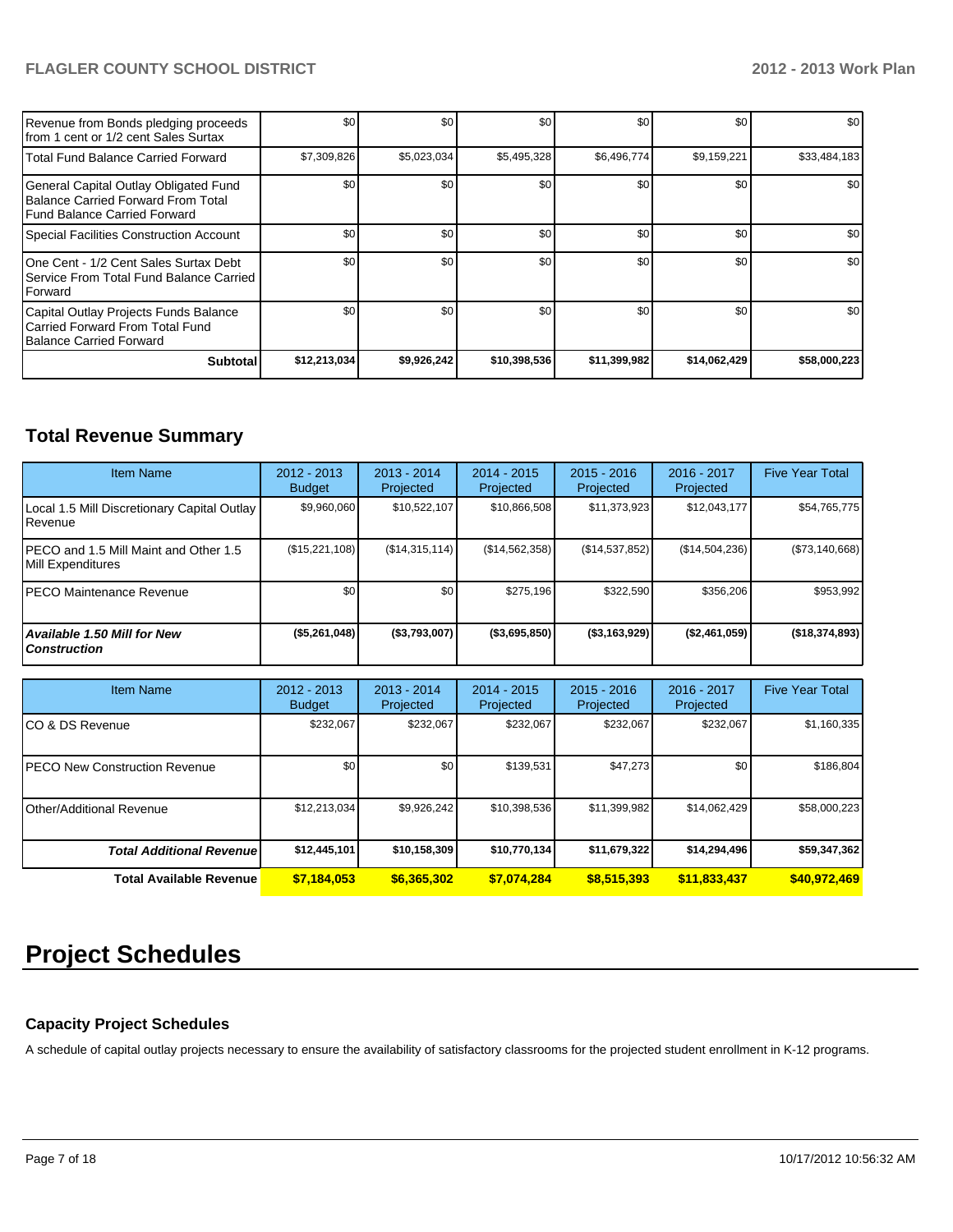Nothing reported for this section.

| <b>Planned Cost:</b>     |  |  |  |
|--------------------------|--|--|--|
| <b>Student Stations:</b> |  |  |  |
| Total Classrooms:        |  |  |  |
| Gross Sq Ft:             |  |  |  |

# **Other Project Schedules**

Major renovations, remodeling, and additions of capital outlay projects that do not add capacity to schools.

| <b>Project Description</b>                          | Location                                        | 2012 - 2013<br>Actual Budget | 2013 - 2014<br>Projected | $2014 - 2015$<br>Projected | 2015 - 2016<br>Projected | $2016 - 2017$<br>Projected | <b>Total</b>    | Funded |
|-----------------------------------------------------|-------------------------------------------------|------------------------------|--------------------------|----------------------------|--------------------------|----------------------------|-----------------|--------|
| Walkway cover car rider & bus<br>areas              | <b>BELLE TERRE</b><br><b>ELEMENTARY</b>         | \$0                          | \$250,000                | \$0                        | \$0                      | \$0                        | \$250,000 Yes   |        |
| Replace Chiller, piping & AHUS INDIAN TRAILS SCHOOL |                                                 | \$0                          | \$0                      | \$1,000,000                | \$1,000,000              | \$0                        | \$2,000,000 Yes |        |
| Reroof Bldg 100 Areas C-D1-<br>l D2                 | <b>FLAGLER-PALM COAST</b><br><b>SENIOR HIGH</b> | \$1,226,744                  | \$0                      | \$0                        | \$0                      | \$0                        | \$1,226,744 Yes |        |
| Detention pond modifications<br>(SJRWM required)    | <b>DISTRICT OPERATIONS</b>                      | \$40,000                     | \$0                      | \$0                        | \$0                      | \$0                        | \$40,000 Yes    |        |
| Phase 1 Roof Bldg. 400 &<br>Auditorium              | FLAGLER-PALM COAST<br><b>SENIOR HIGH</b>        | \$500,000                    | \$0                      | \$0                        | \$0                      | \$0                        | \$500,000 Yes   |        |
| PE Equipment                                        | <b>BELLE TERRE</b><br><b>ELEMENTARY</b>         | \$0                          | \$223,587                | \$0                        | \$0                      | \$0                        | \$223,587 Yes   |        |
| <b>Chiller Replacement</b>                          | <b>BELLE TERRE</b><br><b>ELEMENTARY</b>         | \$150,000                    | \$0                      | \$0                        | \$0                      | \$0                        | \$150,000 Yes   |        |
| PE Fields                                           | <b>BUDDY TAYLOR MIDDLE</b>                      | \$0                          | \$138,005                | \$85,000                   | \$136,111                | \$150,000                  | \$509,116 Yes   |        |
| Renovate Kitchen Floors                             | <b>INDIAN TRAILS SCHOOL</b>                     | \$0                          | \$50,000                 | \$0                        | \$0                      | \$0                        | \$50,000 Yes    |        |
| Restroom Renovation Bldgs.<br>100 & 600             | <b>FLAGLER-PALM COAST</b><br><b>SENIOR HIGH</b> | \$0                          | \$225,000                | \$0                        | \$0                      | \$0                        | \$225,000 Yes   |        |
| Stadium Inspection / Repairs                        | <b>FLAGLER-PALM COAST</b><br><b>SENIOR HIGH</b> | \$0                          | \$50,000                 | \$0                        | \$0                      | \$0                        | \$50,000 Yes    |        |
| Replace Stadium Field Lights                        | <b>FLAGLER-PALM COAST</b><br><b>SENIOR HIGH</b> | \$0                          | \$150,000                | \$0                        | \$0                      | \$0                        | \$150,000 Yes   |        |
| Renovate Fire Alarm                                 | <b>FLAGLER-PALM COAST</b><br><b>SENIOR HIGH</b> | \$0                          | \$235,000                | \$235,000                  | \$0                      | \$0                        | \$470,000 Yes   |        |
| <b>Restroom Renovations</b>                         | <b>OLD KINGS</b><br><b>ELEMENTARY</b>           | \$0                          | \$150,000                | \$0                        | \$0                      | \$0                        | \$150,000 Yes   |        |
| Projects of \$25,000 or more                        | Location not specified                          | \$0                          | \$0                      | \$500,000                  | \$500,000                | \$500,000                  | \$1,500,000 Yes |        |
|                                                     |                                                 | \$1,916,744                  | \$1,471,592              | \$1,820,000                | \$1,636,111              | \$650,000                  | \$7,494,447     |        |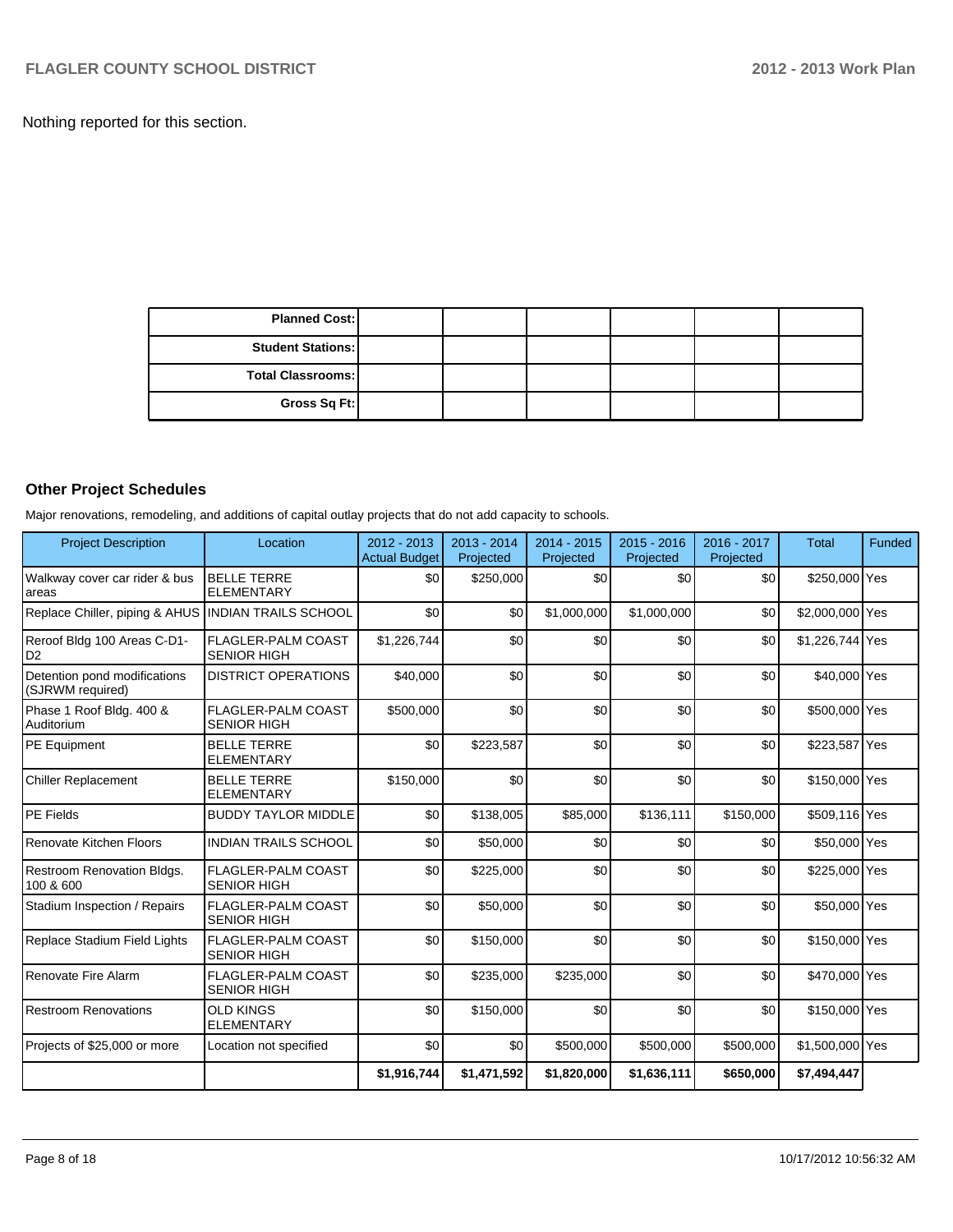## **Additional Project Schedules**

Any projects that are not identified in the last approved educational plant survey.

Nothing reported for this section.

## **Non Funded Growth Management Project Schedules**

Schedule indicating which projects, due to planned development, that CANNOT be funded from current revenues projected over the next five years.

Nothing reported for this section.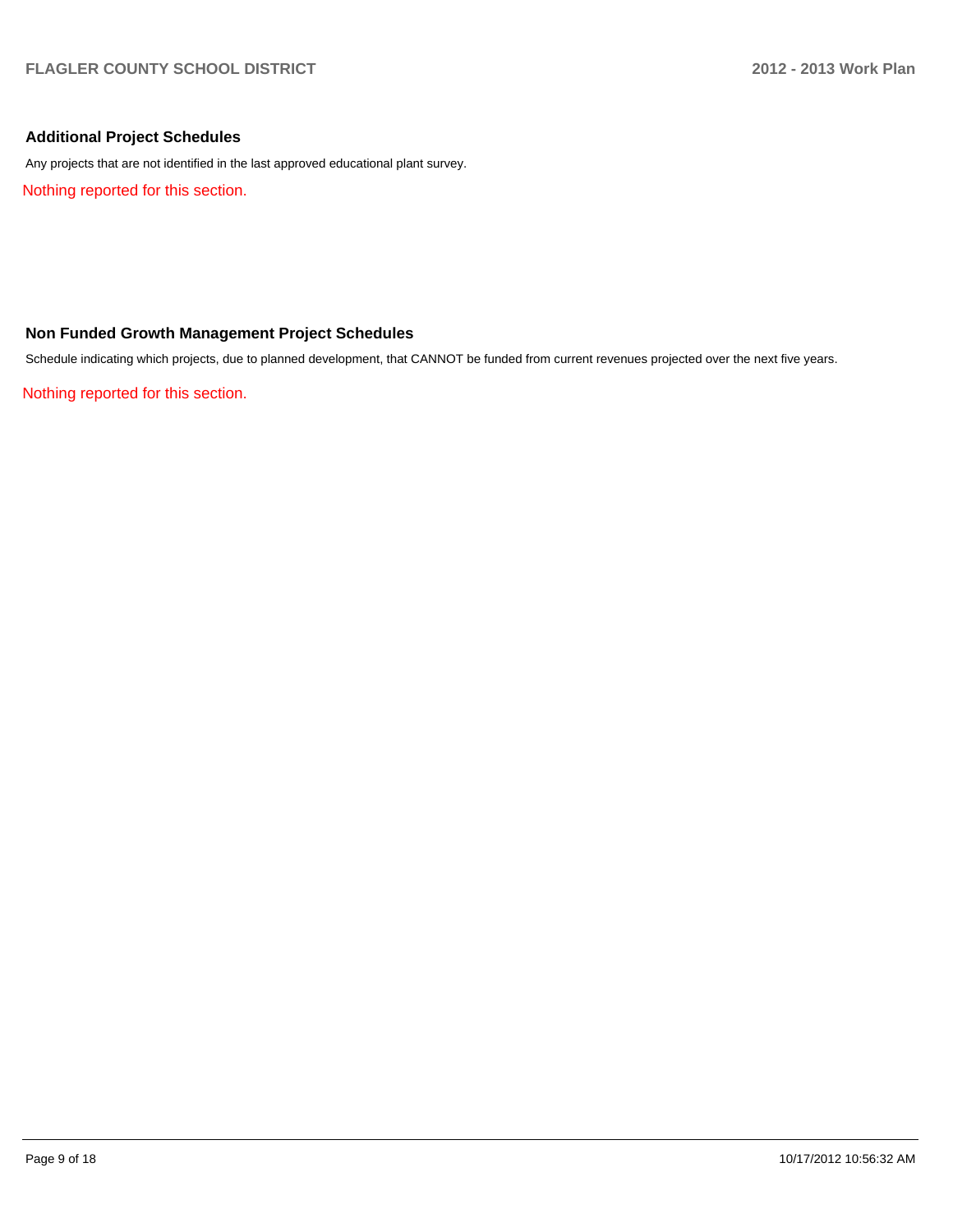# **Tracking**

## **Capacity Tracking**

| Location                                      | $2012 -$<br>2013 Satis.<br>Stu. Sta. | Actual<br>$2012 -$<br><b>2013 FISH</b><br>Capacity | Actual<br>$2011 -$<br>2012<br><b>COFTE</b> | # Class<br>Rooms | Actual<br>Average<br>$2012 -$<br>2013 Class<br><b>Size</b> | Actual<br>$2012 -$<br>2013<br><b>Utilization</b> | <b>New</b><br>Stu.<br>Capacity | <b>New</b><br>Rooms to<br>be<br>Added/Re<br>moved | Projected<br>$2016 -$<br>2017<br><b>COFTE</b> | Projected<br>$2016 -$<br>2017<br>Utilization | Projected<br>$2016 -$<br>2017 Class<br><b>Size</b> |
|-----------------------------------------------|--------------------------------------|----------------------------------------------------|--------------------------------------------|------------------|------------------------------------------------------------|--------------------------------------------------|--------------------------------|---------------------------------------------------|-----------------------------------------------|----------------------------------------------|----------------------------------------------------|
| <b>BUDDY TAYLOR MIDDLE</b>                    | 1,629                                | 1,466                                              | 974                                        | 70               | 14                                                         | 66.00 %                                          | $\Omega$                       | $\Omega$                                          | $\Omega$                                      | 0.00%                                        | $\Omega$                                           |
| <b>BUNNELL ELEMENTARY</b>                     | 1,589                                | 1,589                                              | 1,174                                      | 79               | 15                                                         | 74.00 %                                          | $\Omega$                       | $\Omega$                                          | $\Omega$                                      | 0.00%                                        | $\Omega$                                           |
| FLAGLER-PALM COAST<br><b>SENIOR HIGH</b>      | 2,407                                | 2,286                                              | 2,232                                      | 100              | 22                                                         | 98.00 %                                          | $\Omega$                       | $\Omega$                                          | $\Omega$                                      | 0.00%                                        | $\mathbf 0$                                        |
| <b>LEWIS E WADSWORTH</b><br><b>ELEMENTARY</b> | 1,238                                | 1,238                                              | 924                                        | 69               | 13                                                         | 75.00 %                                          | $\Omega$                       | $\Omega$                                          | $\Omega$                                      | 0.00%                                        | $\mathbf 0$                                        |
| <b>OLD KINGS</b><br><b>ELEMENTARY</b>         | 1,254                                | 1,254                                              | 1,130                                      | 66               | 17                                                         | 90.00 %                                          | $\Omega$                       | $\Omega$                                          | $\Omega$                                      | 0.00%                                        | $\Omega$                                           |
| <b>INDIAN TRAILS SCHOOL</b>                   | 1,844                                | 1,659                                              | 877                                        | 79               | 11                                                         | 53.00 %                                          | $\Omega$                       | $\Omega$                                          | $\Omega$                                      | 0.00%                                        | $\Omega$                                           |
| EVEREST ALTERNATIVE<br><b>SCHOOL</b>          | 219                                  | 219                                                | 63                                         | 9                | 7                                                          | 29.00 %                                          | $\Omega$                       | $\Omega$                                          | 0                                             | 0.00%                                        | $\Omega$                                           |
| <b>ADULT</b><br>EDUCATION/CORPORAT<br>E ONE   | $\Omega$                             | $\Omega$                                           | <sup>n</sup>                               | $\mathbf 0$      | $\Omega$                                                   | 0.00 %                                           | $\Omega$                       | $\Omega$                                          | $\Omega$                                      | 0.00%                                        | 0                                                  |
| IMATANZAS HIGH<br><b>SCHOOL</b>               | 2,017                                | 1,916                                              | 1,493                                      | 78               | 19                                                         | 78.00 %                                          | $\Omega$                       | $\Omega$                                          | $\Omega$                                      | 0.00%                                        | $\Omega$                                           |
| <b>BELLE TERRE</b><br><b>ELEMENTARY</b>       | 1,630                                | 1,630                                              | 1,396                                      | 81               | 17                                                         | 86.00 %                                          | $\Omega$                       | $\Omega$                                          | $\Omega$                                      | 0.00%                                        | $\Omega$                                           |
| <b>RYMFIRE ELEMENTARY</b>                     | 1,867                                | 1,867                                              | 1,308                                      | 89               | 15                                                         | 70.00 %                                          | 0                              | $\Omega$                                          | $\Omega$                                      | 0.00%                                        | $\mathbf 0$                                        |
|                                               | 15,694                               | 15,124                                             | 11,569                                     | 720              | 16                                                         | 76.50 %                                          | 0                              | $\Omega$                                          | 0                                             | 0.00%                                        | $\bf{0}$                                           |

The COFTE Projected Total (0) for 2016 - 2017 must match the Official Forecasted COFTE Total (11,077 ) for 2016 - 2017 before this section can be completed. In the event that the COFTE Projected Total does not match the Official forecasted COFTE, then the Balanced Projected COFTE Table should be used to balance COFTE.

| Projected COFTE for 2016 - 2017 |        |  |  |  |  |  |
|---------------------------------|--------|--|--|--|--|--|
| Elementary (PK-3)               | 3,536  |  |  |  |  |  |
| Middle (4-8)                    | 3,986  |  |  |  |  |  |
| High (9-12)                     | 3,556  |  |  |  |  |  |
|                                 | 11,077 |  |  |  |  |  |

| <b>Grade Level Type</b> | <b>Balanced Projected</b><br>COFTE for 2016 - 2017 |
|-------------------------|----------------------------------------------------|
| Elementary (PK-3)       | 3,536                                              |
| Middle (4-8)            | 3,986                                              |
| High (9-12)             | 3,556                                              |
|                         | 11,078                                             |

#### **Relocatable Replacement**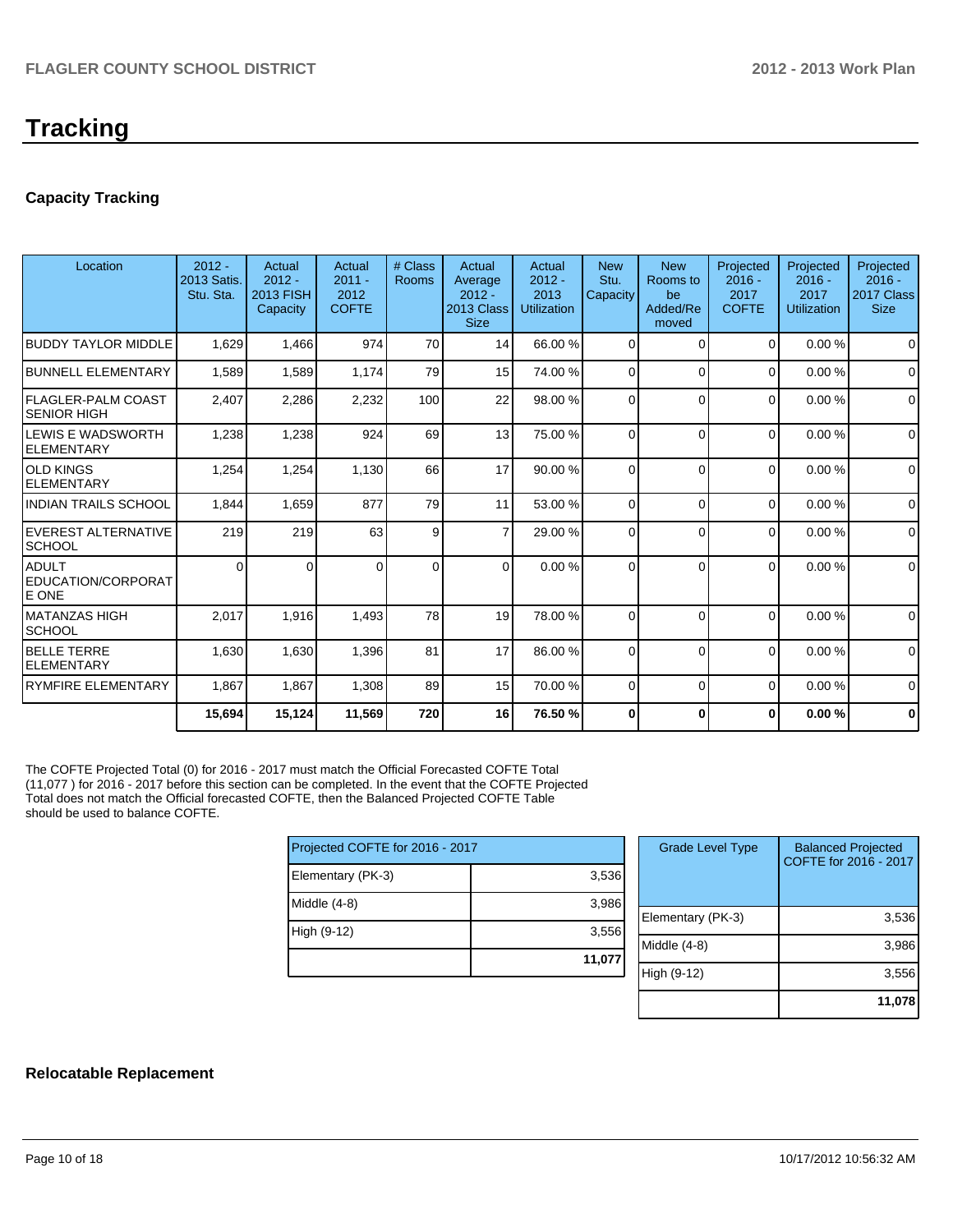Number of relocatable classrooms clearly identified and scheduled for replacement in the school board adopted financially feasible 5-year district work program.

| Location                               | $2012 - 2013$ | 2013 - 2014 | $2014 - 2015$ | $2015 - 2016$ | 2016 - 2017 | Year 5 Total |
|----------------------------------------|---------------|-------------|---------------|---------------|-------------|--------------|
| FLAGLER-PALM COAST SENIOR HIGH         |               |             |               |               |             |              |
| <b>ILEWIS E WADSWORTH ELEMENTARY</b>   |               |             |               |               |             |              |
| <b>IOLD KINGS ELEMENTARY</b>           |               |             |               |               |             |              |
| IEVEREST ALTERNATIVE SCHOOL            |               |             |               |               |             | 331          |
| <b>Total Relocatable Replacements:</b> | 21            |             | 17            |               |             | 55           |

## **Charter Schools Tracking**

Information regarding the use of charter schools.

| Location-Type                       | # Relocatable<br>units or<br>permanent<br>classrooms | Owner                            | Year Started or<br>Scheduled | Student<br><b>Stations</b> | <b>Students</b><br>Enrolled | Years in<br>Contract | <b>Total Charter</b><br><b>Students</b><br>projected for<br>2016 - 2017 |
|-------------------------------------|------------------------------------------------------|----------------------------------|------------------------------|----------------------------|-----------------------------|----------------------|-------------------------------------------------------------------------|
| Imagine Town Center                 |                                                      | 42 PRIVATE                       | 2008                         | 740                        | 844                         |                      | 1,000                                                                   |
| Palm Harbor Academy                 |                                                      | 7 RENTED<br><b>I</b> RELOCATABLE | 2009                         | 126                        | 115                         |                      | 150                                                                     |
| IGlobal Outreach Charter<br>Academy |                                                      | 14 PRIVATE                       | 2012                         | 200                        | 100 <sup>1</sup>            |                      | 728                                                                     |
|                                     | 63                                                   |                                  |                              | 1,066                      | 1,059                       |                      | 1,878                                                                   |

## **Special Purpose Classrooms Tracking**

The number of classrooms that will be used for certain special purposes in the current year, by facility and type of classroom, that the district will, 1), not use for educational purposes, and 2), the co-teaching classrooms that are not open plan classrooms and will be used for educational purposes.

| School                                          | <b>School Type</b> | # of Elementary<br>K-3 Classrooms | # of Middle 4-8<br><b>Classrooms</b> | # of High 9-12<br><b>Classrooms</b> | # of $ESE$<br><b>Classrooms</b> | # of Combo<br><b>Classrooms</b> | Total<br><b>Classrooms</b> |
|-------------------------------------------------|--------------------|-----------------------------------|--------------------------------------|-------------------------------------|---------------------------------|---------------------------------|----------------------------|
| IMATANZAS HIGH SCHOOL                           | Educational        |                                   |                                      | 10                                  |                                 |                                 | 10 <sub>l</sub>            |
| <b>IBELLE TERRE ELEMENTARY</b>                  | Educational        |                                   |                                      |                                     |                                 |                                 | 3                          |
| <b>IRYMFIRE ELEMENTARY</b>                      | Educational        |                                   |                                      |                                     |                                 |                                 | 21                         |
| <b>IBUNNELL ELEMENTARY</b>                      | Educational        |                                   |                                      |                                     |                                 |                                 | 20 <sub>l</sub>            |
| <b>ILEWIS E WADSWORTH</b><br><b>IELEMENTARY</b> | Educational        |                                   |                                      |                                     |                                 |                                 | $\overline{2}$             |
| <b>JOLD KINGS ELEMENTARY</b>                    | Educational        |                                   |                                      |                                     |                                 |                                 |                            |
| <b>Total Educational Classrooms:</b>            |                    | 20 <sub>1</sub>                   |                                      | 10                                  |                                 |                                 | 44                         |

| School                               | School Type | $\parallel$ # of Elementary $\parallel$ # of Middle 4-8 $\parallel$<br><b>K-3 Classrooms</b> | <b>Classrooms</b> | $#$ of High 9-12<br><b>Classrooms</b> | # of $ESE$<br><b>Classrooms</b> | # of Combo<br><b>Classrooms</b> | <b>Total</b><br><b>Classrooms</b> |
|--------------------------------------|-------------|----------------------------------------------------------------------------------------------|-------------------|---------------------------------------|---------------------------------|---------------------------------|-----------------------------------|
| IBUNNELL ELEMENTARY                  | Co-Teaching | 36 <sup>1</sup>                                                                              | 23 <sub>l</sub>   |                                       |                                 |                                 | 59                                |
| <b>Total Co-Teaching Classrooms:</b> |             | 36 <sup>1</sup>                                                                              | <b>23</b>         |                                       | 01                              | 0                               | 59                                |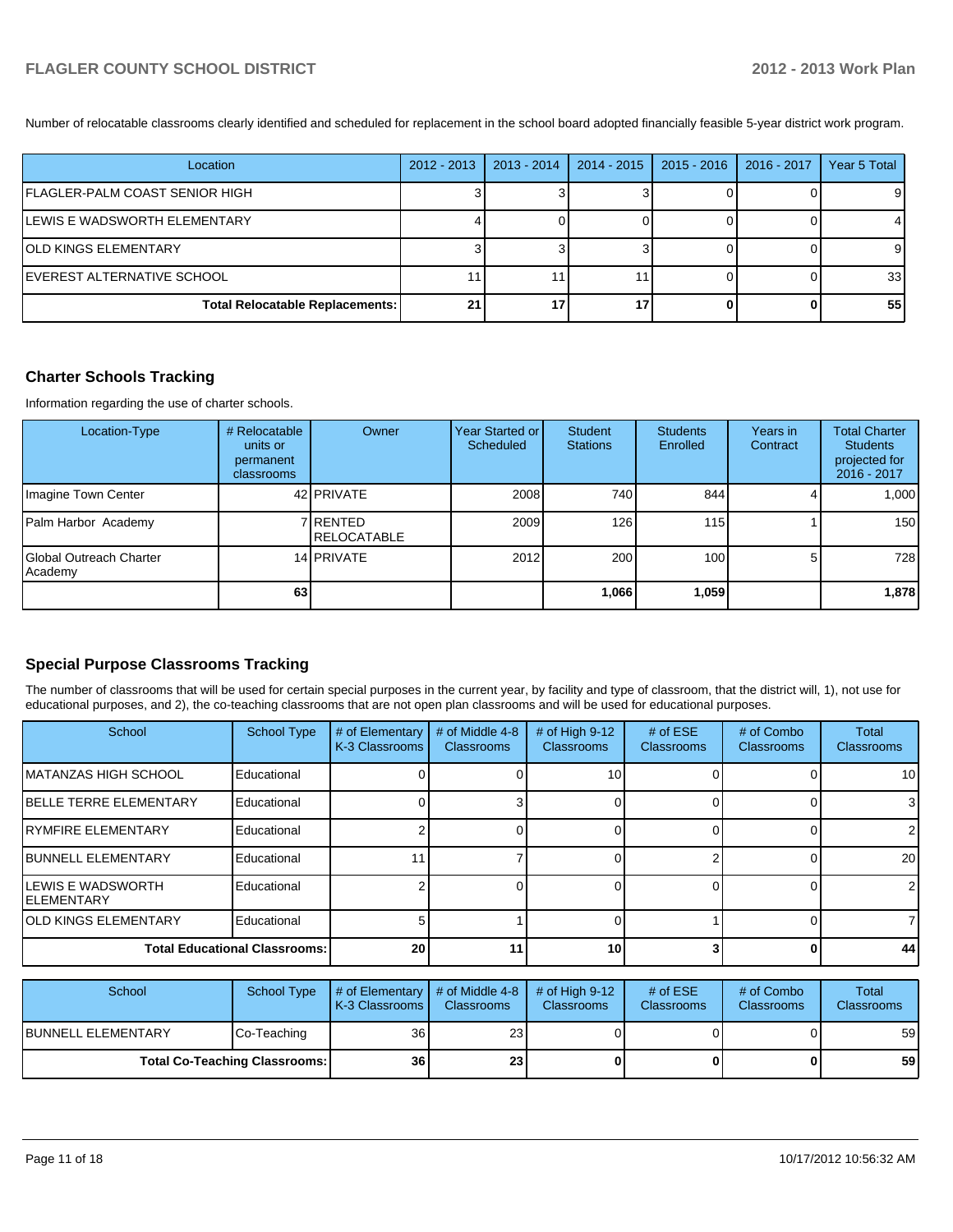#### **Infrastructure Tracking**

**Necessary offsite infrastructure requirements resulting from expansions or new schools. This section should include infrastructure information related to capacity project schedules and other project schedules (Section 4).**

Not Specified

**Proposed location of planned facilities, whether those locations are consistent with the comprehensive plans of all affected local governments, and recommendations for infrastructure and other improvements to land adjacent to existing facilities. Provisions of 1013.33(12), (13) and (14) and 1013.36 must be addressed for new facilities planned within the 1st three years of the plan (Section 5).**

Not Specified

**Consistent with Comp Plan?** No

#### **Net New Classrooms**

The number of classrooms, by grade level and type of construction, that were added during the last fiscal year.

| List the net new classrooms added in the 2011 - 2012 fiscal year.                                                                                       |                              |                            |                                | List the net new classrooms to be added in the 2012 - 2013 fiscal<br>Ivear. |                              |                            |                                |                        |
|---------------------------------------------------------------------------------------------------------------------------------------------------------|------------------------------|----------------------------|--------------------------------|-----------------------------------------------------------------------------|------------------------------|----------------------------|--------------------------------|------------------------|
| "Classrooms" is defined as capacity carrying classrooms that are added to increase<br>capacity to enable the district to meet the Class Size Amendment. |                              |                            |                                | Totals for fiscal year 2012 - 2013 should match totals in Section 15A.      |                              |                            |                                |                        |
| Location                                                                                                                                                | $2011 - 2012$ #<br>Permanent | $2011 - 2012$ #<br>Modular | $2011 - 2012$ #<br>Relocatable | $2011 - 2012$<br>Total                                                      | $2012 - 2013$ #<br>Permanent | $2012 - 2013$ #<br>Modular | $2012 - 2013$ #<br>Relocatable | $2012 - 2013$<br>Total |
| Elementary (PK-3)                                                                                                                                       |                              |                            |                                |                                                                             |                              |                            |                                |                        |
| Middle (4-8)                                                                                                                                            |                              |                            |                                |                                                                             |                              |                            |                                |                        |
| High (9-12)                                                                                                                                             |                              |                            |                                |                                                                             |                              |                            |                                | ΩI                     |
|                                                                                                                                                         |                              |                            |                                |                                                                             |                              |                            |                                |                        |

## **Relocatable Student Stations**

Number of students that will be educated in relocatable units, by school, in the current year, and the projected number of students for each of the years in the workplan.

| <b>Site</b>                     | 2012 - 2013 | 2013 - 2014 | $2014 - 2015$ | $2015 - 2016$ | $2016 - 2017$ | 5 Year Average |
|---------------------------------|-------------|-------------|---------------|---------------|---------------|----------------|
| IMATANZAS HIGH SCHOOL           |             |             |               |               |               | 0              |
| <b>IBELLE TERRE ELEMENTARY</b>  |             |             |               |               | Ω             | $\mathbf 0$    |
| IRYMFIRE ELEMENTARY             |             |             |               |               | $\Omega$      | 0              |
| IEVEREST ALTERNATIVE SCHOOL     | 219         | 219         | 219           | 219           | 219           | 219            |
| IINDIAN TRAILS SCHOOL           |             |             |               |               | $\Omega$      | $\mathbf 0$    |
| IBUDDY TAYLOR MIDDLE            |             |             |               |               | 0             | $\mathbf 0$    |
| <b>IBUNNELL ELEMENTARY</b>      |             |             |               |               | O             | $\mathbf 0$    |
| IFLAGLER-PALM COAST SENIOR HIGH | 25          | 25          | 25            | 25            |               | 20             |
| ILEWIS E WADSWORTH ELEMENTARY   | 88          | U           |               |               | $\Omega$      | 18             |
| IOLD KINGS ELEMENTARY           |             | 54          | 54            | 54            | 54            | 43             |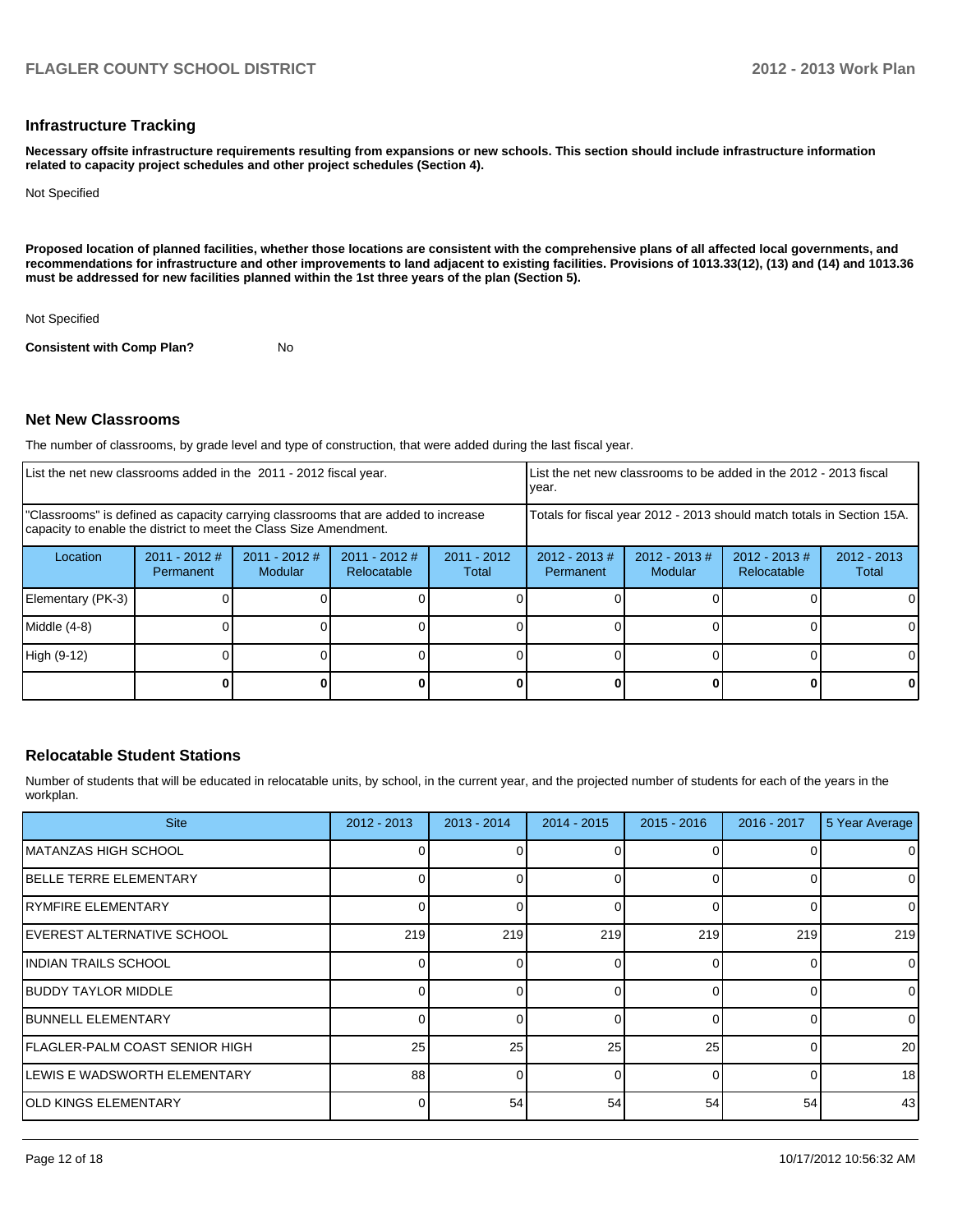# **FLAGLER COUNTY SCHOOL DISTRICT 2012 - 2013 Work Plan**

| IADULT EDUCATION/CORPORATE ONE                    |        |        |        |        |        | $\overline{0}$ |
|---------------------------------------------------|--------|--------|--------|--------|--------|----------------|
| Totals for FLAGLER COUNTY SCHOOL DISTRICT         |        |        |        |        |        |                |
| Total students in relocatables by year.           | 332    | 298    | 298    | 298    | 273    | <b>300</b>     |
| Total number of COFTE students projected by year. | 11,384 | 11.232 | 11.096 | 11.060 | 11,077 | 11,170         |
| Percent in relocatables by year.                  | 3%     | 3%     | 3%     | 3%     | 2%     | 3%             |

#### **Leased Facilities Tracking**

Exising leased facilities and plans for the acquisition of leased facilities, including the number of classrooms and student stations, as reported in the educational plant survey, that are planned in that location at the end of the five year workplan.

| Location                             | # of Leased<br>Classrooms 2012 -<br>2013 | <b>FISH Student</b><br><b>Stations</b> | Owner  | # of Leased<br>Classrooms 2016 -<br>2017 | <b>FISH Student</b><br><b>Stations</b> |
|--------------------------------------|------------------------------------------|----------------------------------------|--------|------------------------------------------|----------------------------------------|
| RYMFIRE ELEMENTARY                   | 0                                        | ∩                                      |        | $\Omega$                                 | $\overline{0}$                         |
| <b>IEVEREST ALTERNATIVE SCHOOL</b>   | 9                                        | 219                                    |        | 0                                        | $\overline{0}$                         |
| IINDIAN TRAILS SCHOOL                | $\Omega$                                 | ∩                                      |        | $\Omega$                                 | $\overline{0}$                         |
| <b>IBUDDY TAYLOR MIDDLE</b>          | $\Omega$                                 | ∩                                      |        | 0                                        | $\overline{0}$                         |
| <b>IBUNNELL ELEMENTARY</b>           | 0                                        | 0                                      |        | 0                                        | $\overline{0}$                         |
| FLAGLER-PALM COAST SENIOR HIGH       |                                          | 25                                     |        | $\Omega$                                 | 01                                     |
| <b>ILEWIS E WADSWORTH ELEMENTARY</b> |                                          | 88                                     |        | $\Omega$                                 | $\overline{0}$                         |
| <b>IMATANZAS HIGH SCHOOL</b>         | 0                                        | 0                                      |        | 0                                        | $\overline{0}$                         |
| <b>BELLE TERRE ELEMENTARY</b>        | $\Omega$                                 |                                        |        | $\Omega$                                 | $\overline{0}$                         |
| IOLD KINGS ELEMENTARY                | $\Omega$                                 | $\Omega$                               |        | 0                                        | $\overline{0}$                         |
| <b>PHOENIX ACADEMY</b>               |                                          |                                        | Leased | 4                                        | 88                                     |
|                                      | 14                                       | 332                                    |        | Δ                                        | 88                                     |

#### **Failed Standard Relocatable Tracking**

Relocatable units currently reported by school, from FISH, and the number of relocatable units identified as 'Failed Standards'.

Nothing reported for this section.

# **Planning**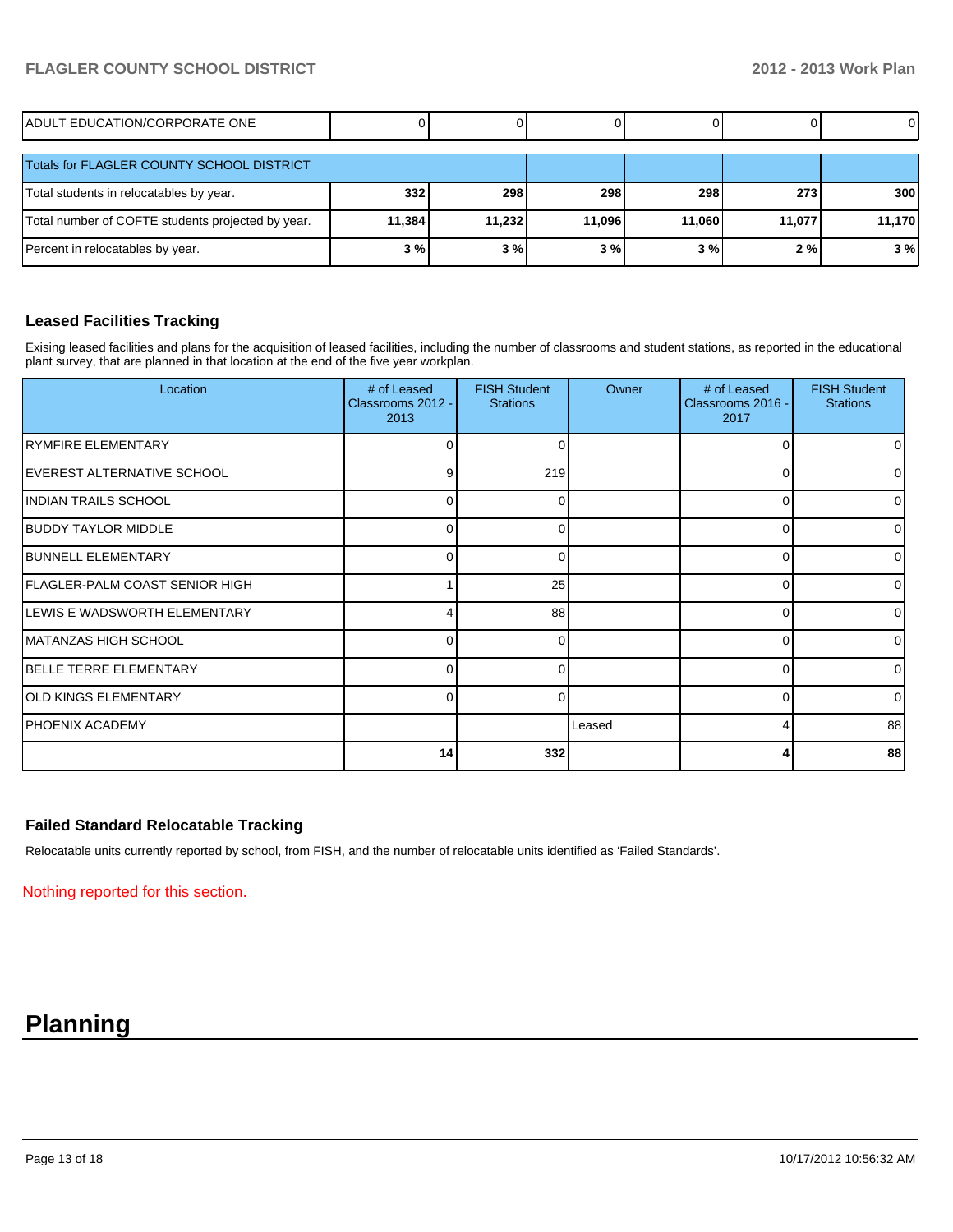#### **Class Size Reduction Planning**

**Plans approved by the school board that reduce the need for permanent student stations such as acceptable school capacity levels, redistricting, busing, year-round schools, charter schools, magnet schools, public-private partnerships, multitrack scheduling, grade level organization, block scheduling, or other alternatives.**

Not Specified

#### **School Closure Planning**

**Plans for the closure of any school, including plans for disposition of the facility or usage of facility space, and anticipated revenues.**

No existing school facilities are planned to be closed. No properties are currently identified for disposal.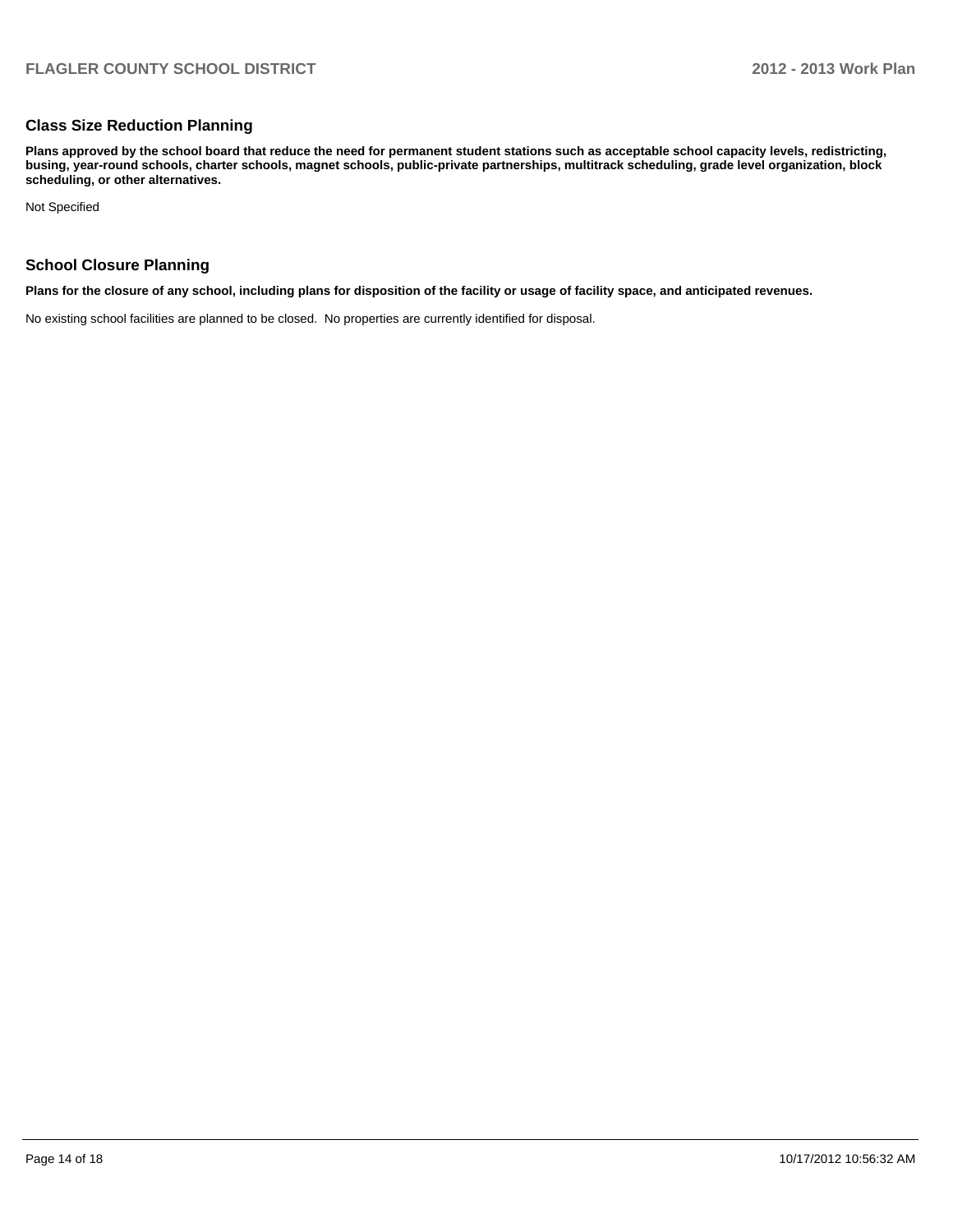# Five Year Survey - Ten Year Capacity **10/17/2012** FLAGLER COUNTY SCHOOL DISTRICT

**Schedule of capital outlay projects projected to ensure the availability of satisfactory student stations for the projected student enrollment in K - 12 programs for the future 5 years beyond the 5-year district facilities work program.**

| Project                            | Location, Community, Quadrant or other general<br>location | <b>Projected Cost</b> |
|------------------------------------|------------------------------------------------------------|-----------------------|
| New K-8 "G" (West Flager)          | CSA <sub>7</sub>                                           | \$36,000,000          |
| New K-8 "E" (Hargrove R/W)         | CSA <sub>5</sub>                                           | \$36,000,000          |
| New K-8 "J" (West Palm Coast) K-8  | CSA4                                                       | \$36,000,000          |
| New K-8 School "M" (NE Palm Coast) | CSA <sub>1</sub>                                           | \$36,000,000          |
| New K-8 "D" Seminole Woods         | CSA <sub>6</sub>                                           | \$36,000,000          |
| New K-8 "F" Central East           | CSA <sub>2</sub>                                           | \$32,000,000          |
|                                    |                                                            | \$212,000,000         |

# Five Year Survey - Ten Year Infrastructure

FLAGLER COUNTY SCHOOL DISTRICT

## **10/17/2012**

**Proposed Location of Planned New, Remodeled, or New Additions to Facilities in 6 thru 10 out years (Section 28).**

West Flagler and Hargrove Area are not currently served by utilities, not school site owned. West Palm Coast and NE Palm Coast will have utilities, however no site is owned. Seminole Woods is owned, utilities will need to be extended to site.

#### **Plans for closure of any school, including plans for disposition of the facility or usage of facility space, and anticipated revenues in the 6 thru 10 out years (Section 29).**

No properties are proposed for disposal. The district acquired property in 2008 that will satisfy transportation and other operation needs for the 10 year period.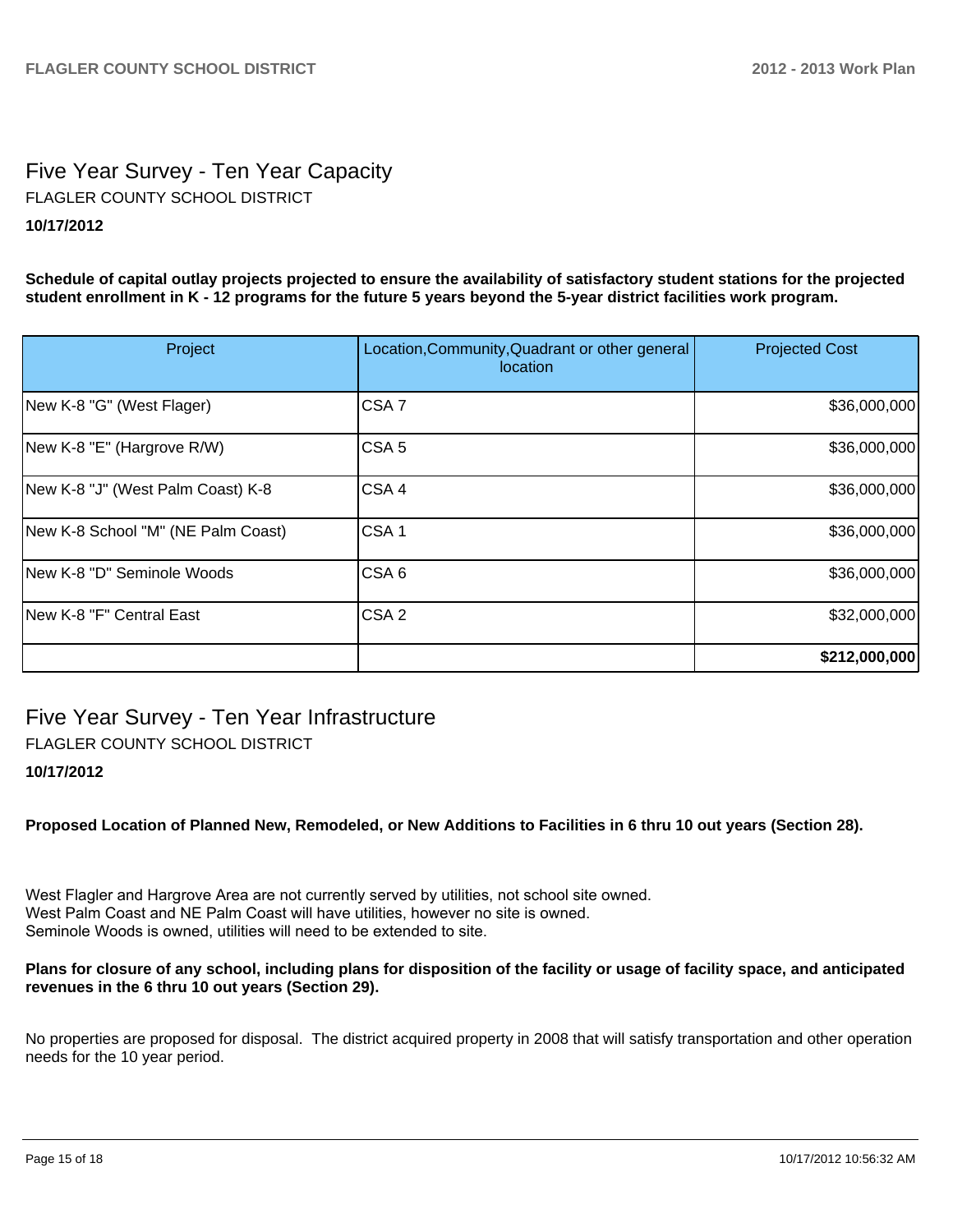# Five Year Survey - Ten Year Maintenance **10/17/2012** FLAGLER COUNTY SCHOOL DISTRICT

**District projects and locations regarding the projected need for major renovation, repair, and maintenance projects within the district in years 6 - 10 beyond the projects plans detailed in the five years covered by the work plan.**

| Project                    | <b>Projected Cost</b> |
|----------------------------|-----------------------|
| Roofing/Paving/HVAC        | \$20,500,000          |
| Service Contracts          | \$9,200,000           |
| Minor Maintenance & Repair | \$2,500,000           |
|                            | \$32,200,000          |

# Five Year Survey - Ten Year Utilization

FLAGLER COUNTY SCHOOL DISTRICT

**10/17/2012**

**Schedule of planned capital outlay projects identifying the standard grade groupings, capacities, and planned utilization rates of future educational facilities of the district for both permanent and relocatable facilities.**

| <b>Grade Level</b><br>Projections  | <b>FISH Student</b><br><b>Stations</b> | <b>Actual FISH</b><br>Capacity | Actual<br><b>COFTE</b> | Actual<br><b>Utilization</b> | <b>Actual new</b><br><b>Student</b><br>Capacity to be<br>added/remove | Projected<br><b>COFTE</b> | Projected<br><b>Utilization</b> |
|------------------------------------|----------------------------------------|--------------------------------|------------------------|------------------------------|-----------------------------------------------------------------------|---------------------------|---------------------------------|
| Elementary -<br>District Totals    | 8,884                                  | 8,884                          | 5,739.99               | 64.61 %                      |                                                                       |                           | 0.00%                           |
| Middle - District<br><b>Totals</b> | 4,845                                  | 4,360                          | 2,865.51               | 65.72 %                      |                                                                       |                           | 0.00%                           |
| High - District<br>Totals          | 6,288                                  | 5,974                          | 3,549.59               | 59.42 %                      |                                                                       | 0                         | 0.00%                           |
| Other - ESE, etc                   | 310                                    | 310                            | 84.64                  | 27.30 %                      |                                                                       |                           | 0.00%                           |
|                                    | 20,327                                 | 19,528                         | 12,239.73              | 62.68 %                      |                                                                       |                           | 0.00%                           |

**Combination schools are included with the middle schools for student stations, capacity, COFTE and utilization purposes because these facilities all have a 90% utilization factor. Use this space to explain or define the grade groupings for combination schools.**

No comments to report.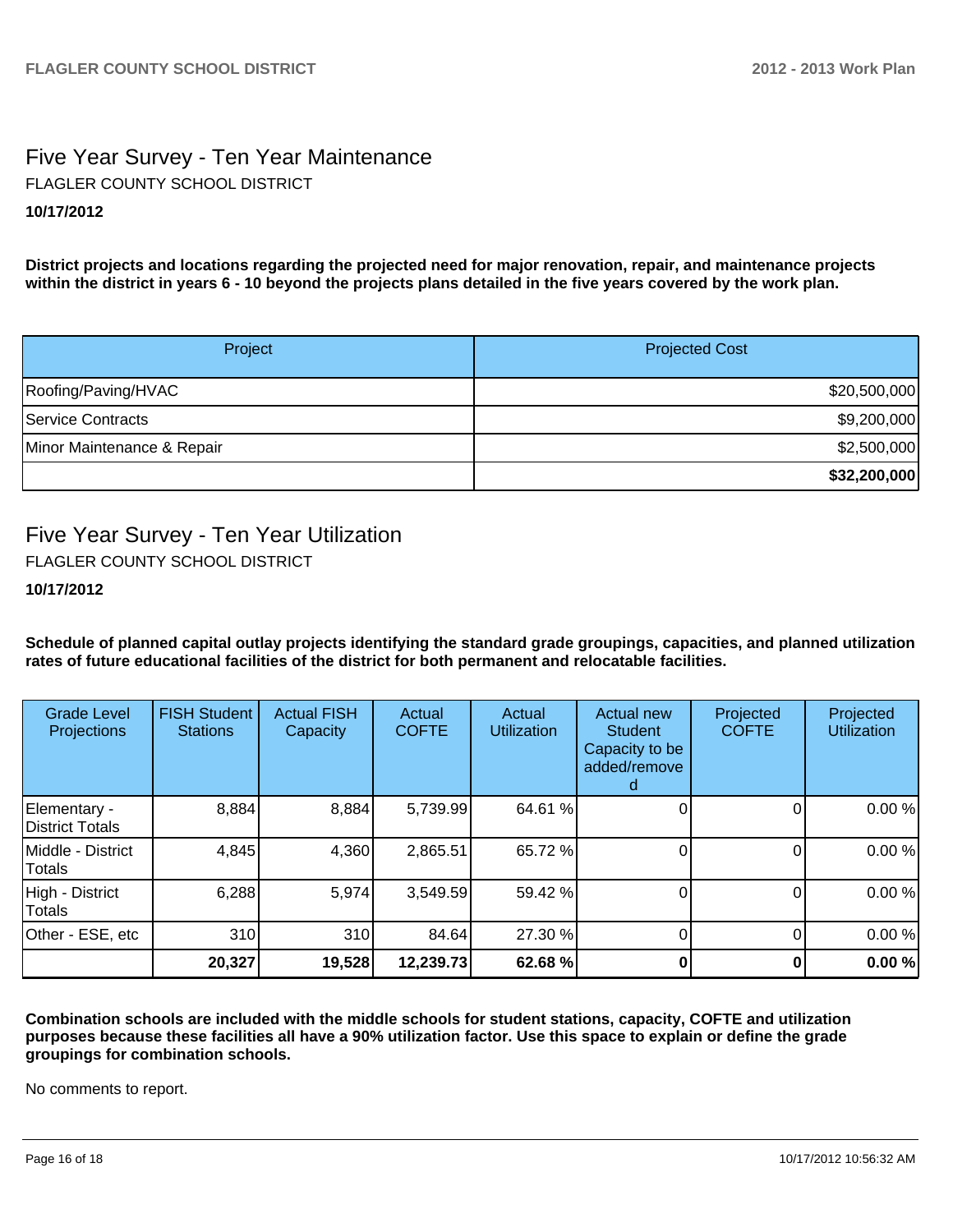Five Year Survey - Twenty Year Capacity **10/17/2012** FLAGLER COUNTY SCHOOL DISTRICT

**Schedule of capital outlay projects projected to ensure the availability of satisfactory student stations for the projected student enrollment in K - 12 programs for the future 11 - 20 years beyond the 5-year district facilities work program.**

No items match the criteria.

Five Year Survey - Twenty Year Infrastructure **10/17/2012** FLAGLER COUNTY SCHOOL DISTRICT

**Proposed Location of Planned New, Remodeled, or New Additions to Facilities in the 11 through 20 out years (Section 28).**

No items meet the criteria.

**Plans for closure of any school, including plans for disposition of the facility or usage of facility space, and anticipated revenues in the 11 through 20 out years (Section 29).**

No items meet the criteria.